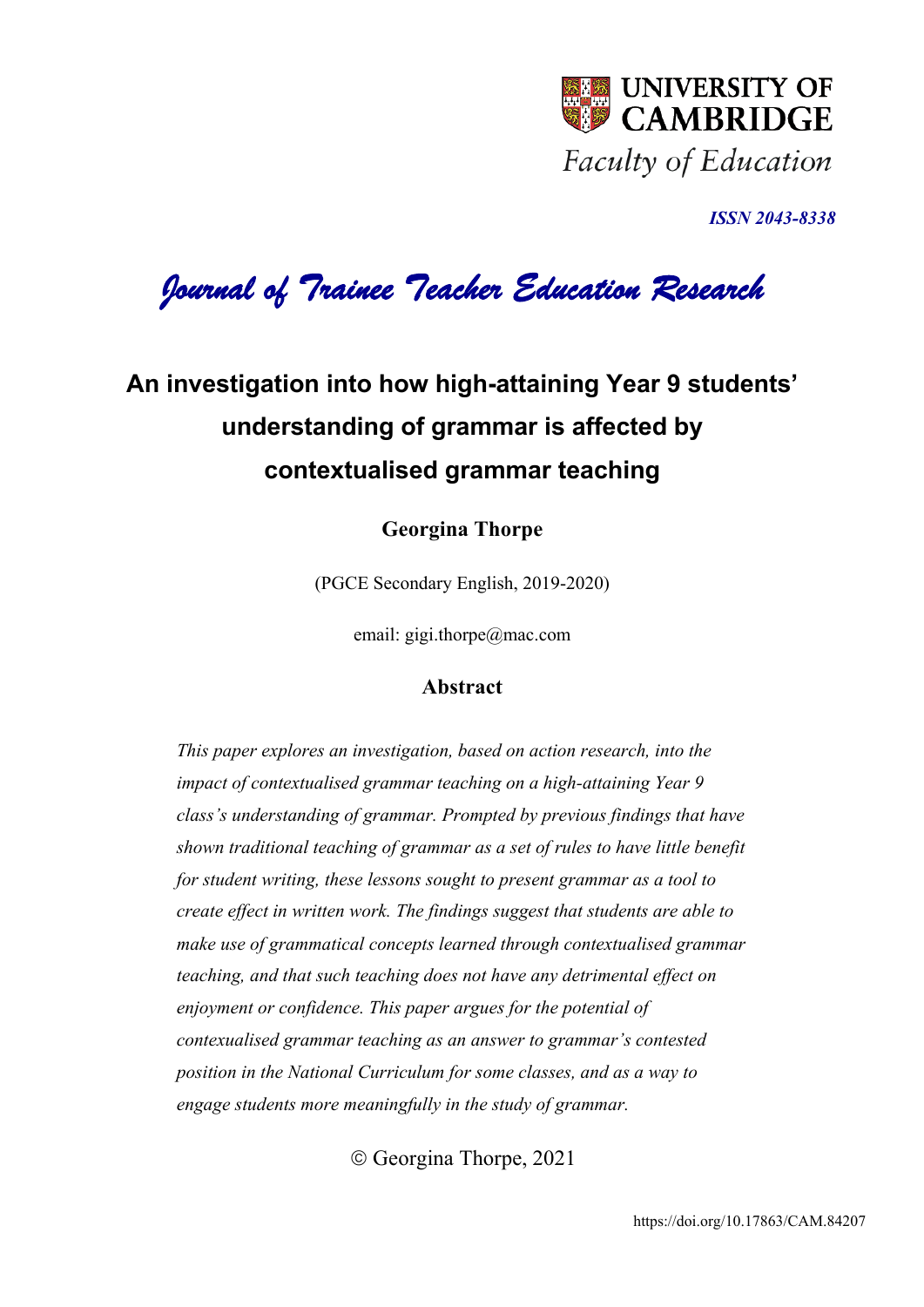# **An investigation into how high-attaining Year 9 students' understanding of grammar is affected by contextualised grammar teaching**

#### **Georgina Thorpe**

## **Introduction**

The introduction for Year 6 students in England of statutory tests in spelling, grammar, and punctuation has signalled the Department for Education's (DfE) commitment to these three areas of the English curriculum from the early years of education. In particular, they focus on contextualised grammar teaching; the primary curriculum asserts that students not only "should be taught the correct use of grammar" (DfE, 2013a, p.11), but also "how [grammatical] choices can change and enhance meaning" (ibid., p.47). Children commencing secondary school are arriving theoretically able to use grammar as a tool to enhance their writing, though whether this is the reality remains debatable. The secondary curriculum states that Key Stage 3 students should be explicitly "extending and applying [their] grammatical knowledge" (DfE, 2013b, p.16) from primary school, again with the aim of "using these consciously in their writing and speech to achieve particular effects" (ibid.). There is a body of research to suggest that contextualised grammar teaching, where grammar is "integrated within teaching" (DfE, 2013a, p.15), can have a positive effect on students' writing. My experiences in both of my placement schools, however, have shown that a different kind of grammar instruction is predominant.

In both of my placement secondary schools, grammatical teaching (including my own) is often presented as the transmission of rules intended to help students to write 'correctly'. This teaching often focuses on punctuation, with the next most frequent terminology used relating to clauses (main, subordinate, simple, complex, compound). There is little to no discussion of how grammatical choices might be used to create a certain effect. This is the kind of grammar teaching (which I will define as 'traditional' grammar teaching) which has been shown repeatedly to have no, or a negligible, positive effect on student writing outcomes, and this was a concern shared in the English department of my second placement school; faculty members felt that the grammatical knowledge brought by Year 7 students to secondary school was being overlooked and left to be forgotten. Although Year 7 students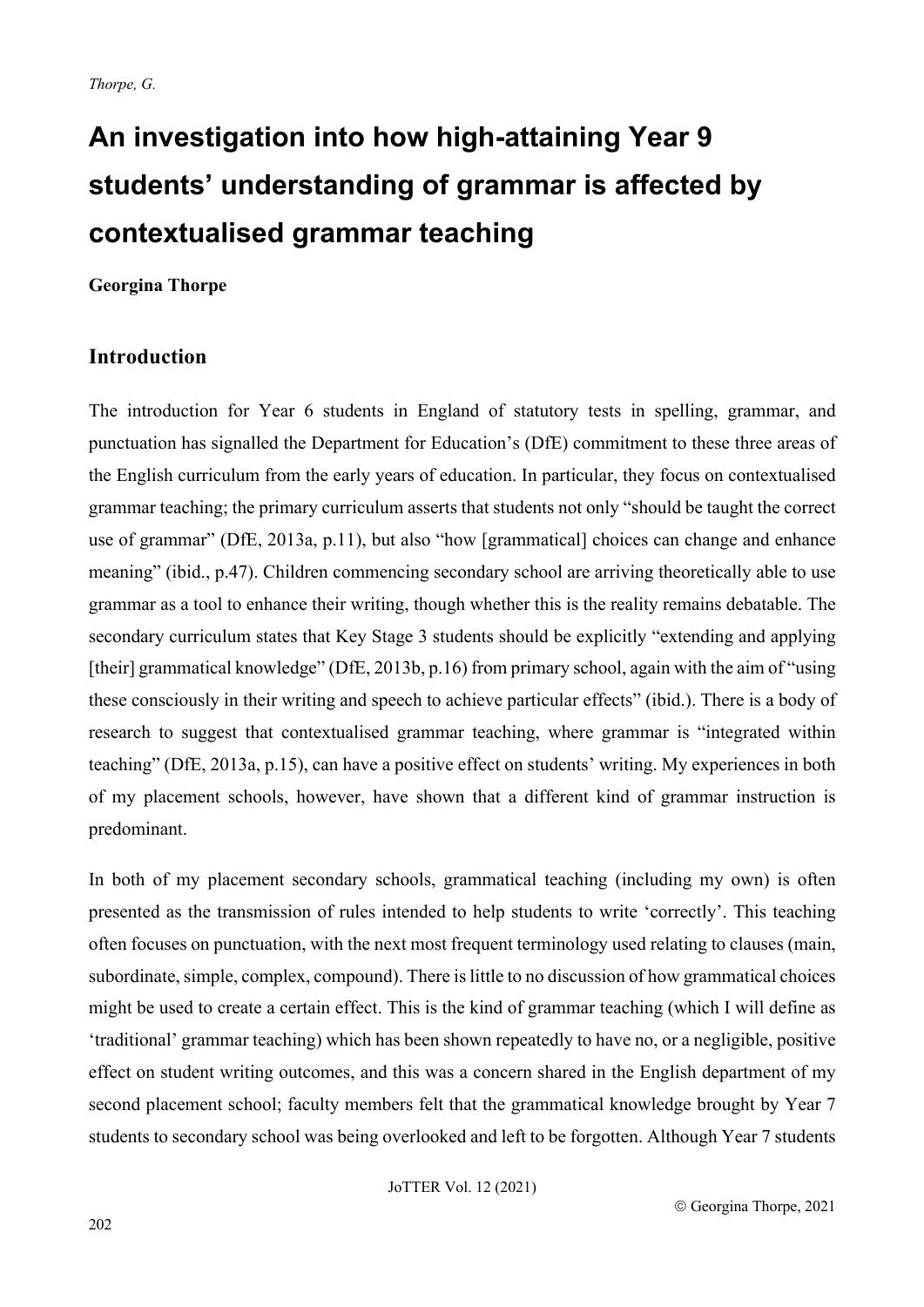arrive with a comprehensive knowledge of grammatical terminology, this was seen as often underutilized at secondary school, where teaching could end up being less complex than at primary level. There was also a sense that students learned rules that were more complex than they needed, and that secondary teachers did not always feel confident addressing such concepts.

Having read about the 'Grammar for Writing' lesson schemes in the course of my Postgraduate Certificate in Education (PGCE) training, I chose to carry out my small-scale research project to explore how a more contextualised approach to grammar teaching might affect a top set Year 9 class' understanding of the grammar they learn. The 'Grammar for Writing' schemes were devised by Myhill and address prose, poetry, and persuasive writing with a particular focus on using contextualised grammar teaching to improve students' writing in these areas. The aim was to find an approach to teaching grammar to this class that would enable them to make the kind of informed choices described in the National Curriculum, which would not only benefit them as they move into Key Stage 4 and their General Certificate of Secondary Education (GCSE) examinations, but also provide them with the tools for analysing and producing grammatical choices in any of the texts they encounter and produce.

In this paper, I will begin by outlining the complex history of grammar and its place in the English curriculum, moving to the argument around contextualised grammar teaching before focusing in particular on four studies which claim to have found significant evidence either in favour of or against this approach. Having explored existing research into this area, I will outline my own research questions and research practices for this investigation into contextualised grammar. Finally, I will discuss my findings and their significance for both my own teaching and for further research into this controversial area of English learning.

## **Literature review**

#### **The history of the 'grammar debate'**

Though grammar is now being championed in the National Curriculum and by the accompanying statutory tests, it occupies a vexed position in the history of English education. Myhill and Watson provide a clear outline of the changes in grammar teaching over the last fifty years, differentiating between shifts in the opinions of educators, policy-makers, and the general public. They identify the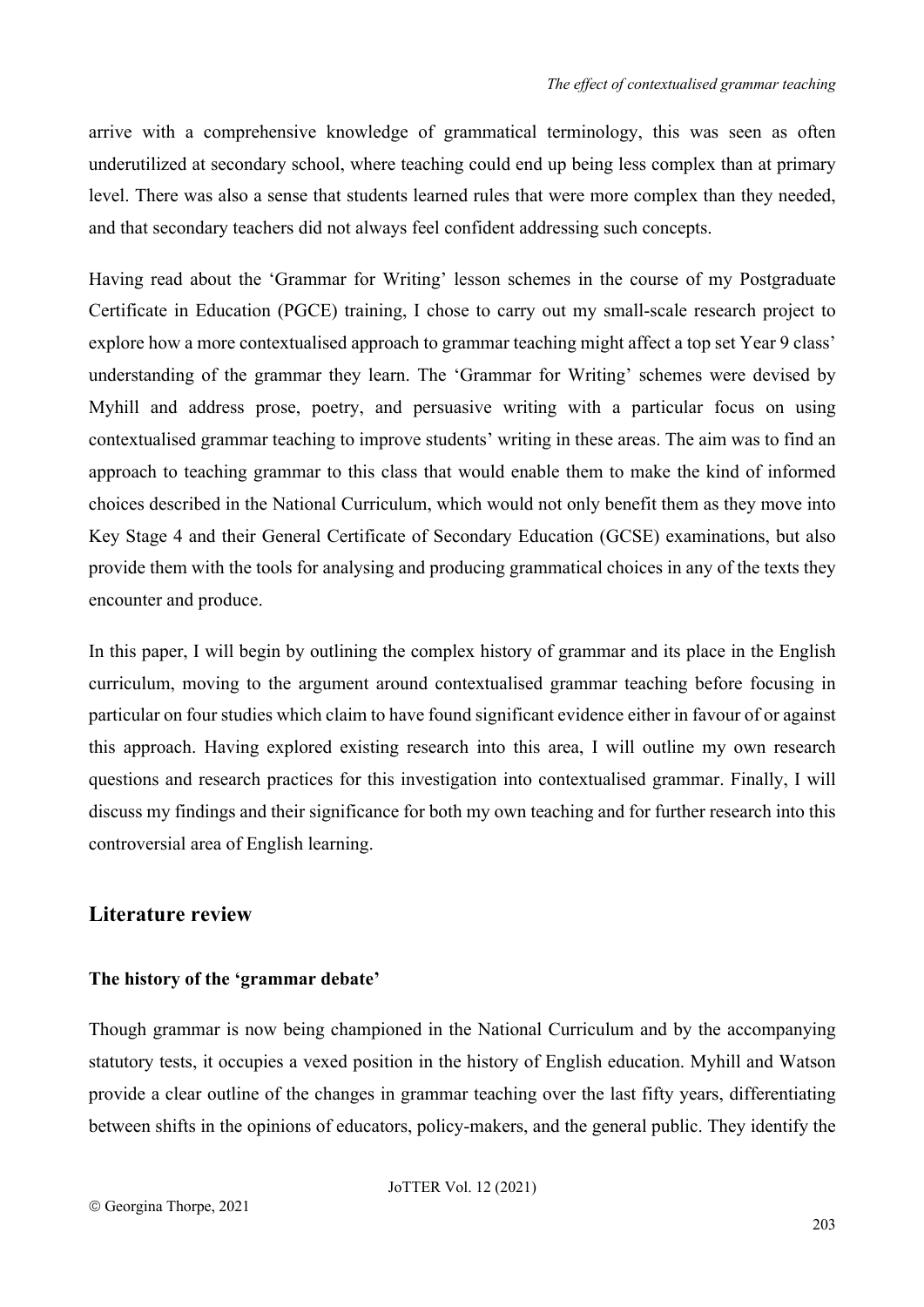1966 Dartmouth Conference as "a turning point in educational thinking about grammar in the curriculum", which led attendees "to exclude formal grammar teaching from the English curriculum" (Myhill & Watson, 2014, p.42). In their view, this was a result of teachers' and educators' "growing dissatisfaction with classroom practice in grammar teaching", which was of a nature that "to many education professionals had no educational relevance and no impact on language development" (ibid., p.42). They note, however, the persistence elsewhere of "a pervading view that lack of attention to grammar was causing falling standards in language", leading to "an underlying sense of barely disguised outrage at [grammar's] abandonment [that] has surfaced repeatedly over the years" (ibid., p.42). Crucially, they note that this outrage is "often from politicians or the general public" (ibid., p.42). This public view of grammar has allowed it to be politicised as what Myhill, Jones, Watson and Lines (2013) call "an antidote to all things bad" and "inexorably conflated with moral propriety" (p.104); it has thus become a matter of heated debate, a debate often "framed by polemic", with "little coherent and developed articulation of the contribution" it might make to students' writing or language knowledge (Myhill & Watson, 2014, p.45).

The new statutory grammar tests at the end of Key Stage 2 in England are a realisation of this public belief, but do not mark a change of viewpoint within the profession itself; in 2017, the House of Commons Education Committee reported that they were "not convinced that [the new test] leads directly to improved writing" and urged the government to "make spelling, punctuation and grammar tests non-statutory at Key Stage 2" (House of Commons Education Committee, 2017, p.3). Research supports this point of view. Wyse and Torgerson (2017) state that "[t]he majority of the evidence suggests that [...] grammar teaching is not effective for improving pupils' writing" (p.1027); Jones, Myhill, and Bailey observe that "there is no evidence that teaching grammar is of benefit in supporting writing development" (Jones, Myhill, & Bailey, 2013, p.1242); and Elley, Barham, Lamb, and Wyllie (1976) provide a conclusive statement on the long history of grammar teaching interventions, writing that "sixty years of empirical studies on the practical value of teaching grammar have failed to demonstrate any consistent measurable effects on students' writing skills" (Elley et al., 1976, p.5). Thus, as the researchers note in the conclusion to their own study on grammar interventions, education professionals are faced with the conclusion "that English grammar […] has virtually no influence on the language growth of typical secondary school students" (ibid., p.18), leading many to the conclusion that there is, then, no place for grammar on the secondary English curriculum.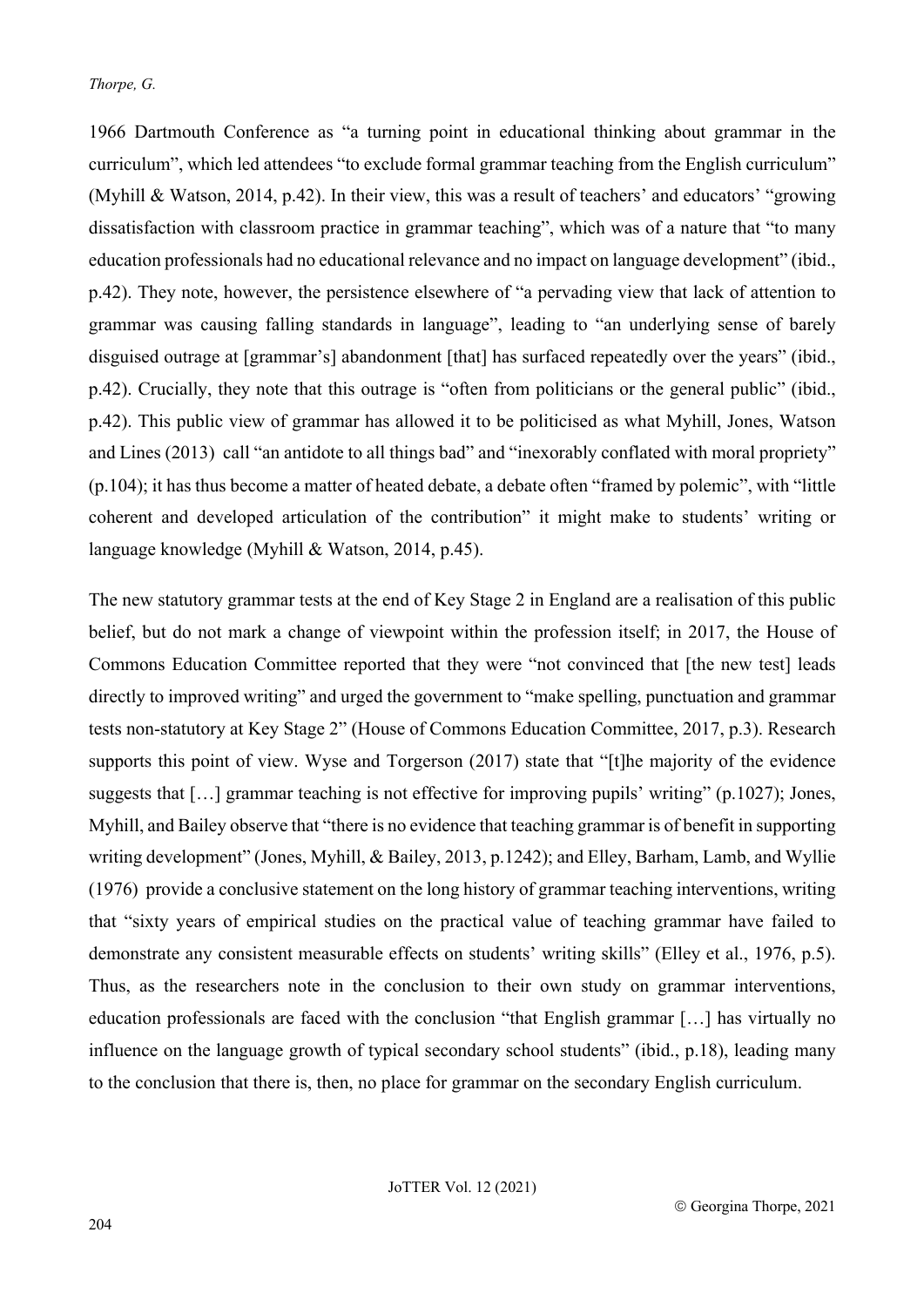#### **The argument against grammar teaching, traditional and contextualised**

The study conducted by Elley et al. (1976) presents a strong case for the inefficacy of grammar teaching as a strategy to improve writing. The study involved three different groups of students studying three different grammar courses: the Oregon Curriculum with a transformational grammar strand; the Oregon Curriculum without a transformational grammar strand; and a conventional English course based on P.R. Smart's *Let's Learn English* textbook series (traditional grammar teaching). The researchers' methodology is rigorous, and avoids many of the potential shortcomings of such a study. Classes were matched into groups "on the basis of their scores" on pre-treatment tests, as well as on "ethnic group, sex, contributing school, and subject options" (Elley et al., 1976, p.8), minimising the likelihood of results being unduly influenced by external factors. Researchers also took into account the effects of "teacher attitudes", arranging the study so that "each English teacher taught each course, and […] in the course of the project, each class was taught for a year by each of the teachers" (ibid., p.7). The researchers also note that previous studies have been limited by their duration, arguing that it is "unrealistic to expect a course of one or two terms […] to have dramatic effects on [students'] writing" (ibid., p.6); their own study takes place over three years. A potential limitation of the study, however, is that it was "conducted entirely in one large, coeducational high school, on the outskirts of Auckland city" (ibid., p.7). The researchers state that students' test scores and "the distribution of fathers' occupations showed that the experimental sample constituted a representative group of New Zealand urban third-form pupils" (ibid., p.8), but the sample nevertheless remains limited to pupils and teachers in the same city and same school.

The researchers assessed both the students' writing and their attitudes towards English and writing at the end of each of the three years of the study. The results of the assessment of students' writing showed no difference between the three types of instruction. In an analysis of the third-form results, it was found that "on none of the twelve variables did any English program show a significant superiority" (Elley et al., 1976, p.12). By fifth form, the researchers observed that "[i]n […] not even the three-hour School Certificate Examination, did any group show any advantage over the others" (ibid., p.14). While there is an argument that the pupils at least showed no negative impact from any grammar teaching, the analysis of student surveys about their attitudes to English provide a more alarming set of results. As early as the third-form surveys, pupils in the transformational grammar group "liked writing less than the other groups" (ibid., p.12), and went on to state that they "found English more difficult than the other groups, and stated that they read less than they used to" (ibid.,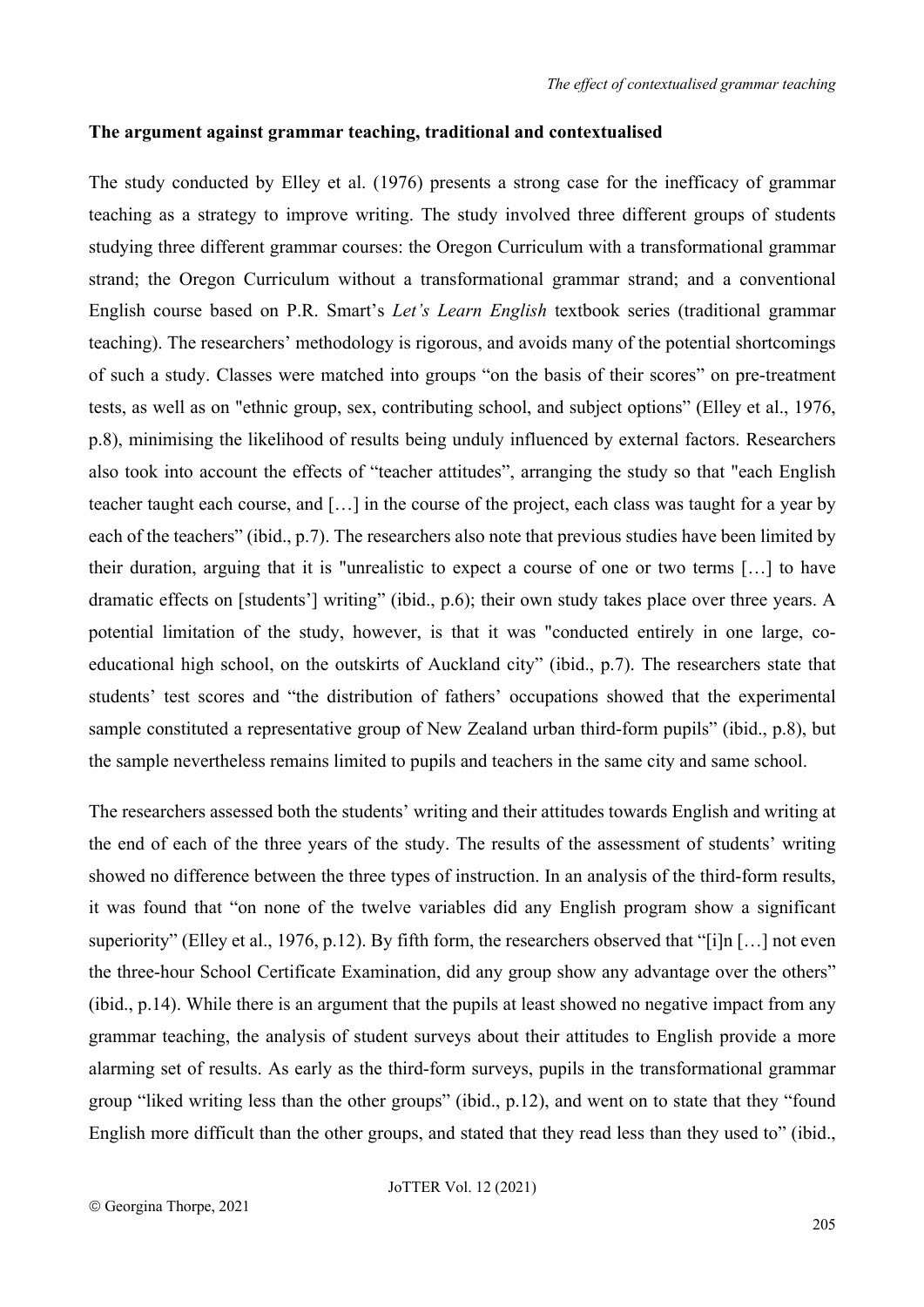p.13). At the end of fifth form, they found the subject "more 'repetitive' and 'useless' than the other groups", and "showed predominantly negative attitudes, especially on such dimensions as 'useless', 'unimaginative', 'repetitive', 'passive', 'complicated', and 'unpleasant'" (ibid., p.16). These surveys demonstrate that while there may be no direct educational impact arising from these alternative forms of grammar teaching, there is nevertheless a danger that grammar can put students off the subject as a whole and impact their engagement with English. The outcomes of this study make a strong case for dropping grammar teaching from the curriculum, including alternative techniques such as transformational grammar, which have been shown in this case to be no more effective than traditional grammar teaching.

#### **The small-scale argument for contextualised grammar teaching**

Since the publication of Elley et al.'s research in 1976, however, there have been further studies which present a more optimistic view of the possibilities of grammar teaching. One such small-scale study involved the comparison of "[t]hree instructional approaches […] for their effectiveness in strengthening BEV [Black English Vernacular]-speaking elementary school students' written syntactic competence with SE [Standard English] forms" (Fogel & Ehri, 2000, p.215). Having identified six grammatical features which students frequently wrote in Black English Vernacular (BEV) rather than Standard English (SE) forms, the researchers carried out two treatment sessions with three different groups, accompanied by a pre-test, a post-test, and self-efficacy ratings throughout. Their aim was to assess the efficacy of the three different approaches in teaching children to write in SE rather than BEV forms. The first two approaches, dubbed E (exposure to text) and ES (exposure to text plus explicit instruction in Standard English strategies) "were selected to depict forms of instruction typically adopted by teachers" (Fogel & Ehri, 2000, p.215), while the third, ESP (exposure to text, SE strategy instruction, and guided practice with feedback) aimed to go beyond the E and ES methods. The results of the post-treatment writing test found that "students in the ESP condition made significantly greater gains from pretest to posttest […] than students in the ES and E conditions, which did not differ from each other" (ibid., p.222), suggesting the value of the additional practice and feedback opportunities offered to the ESP group students. It is worth noting, however, that the study did still uncover issues with the ESP treatment, as "ESP students showed a drop in selfefficacy ratings following their participation in the experimental treatment" while "E and ES students showed a consistent increase in self-efficacy ratings" (ibid., p.227). The researchers theorise that "providing ESP students with an opportunity to practise and monitor their use of SE forms […]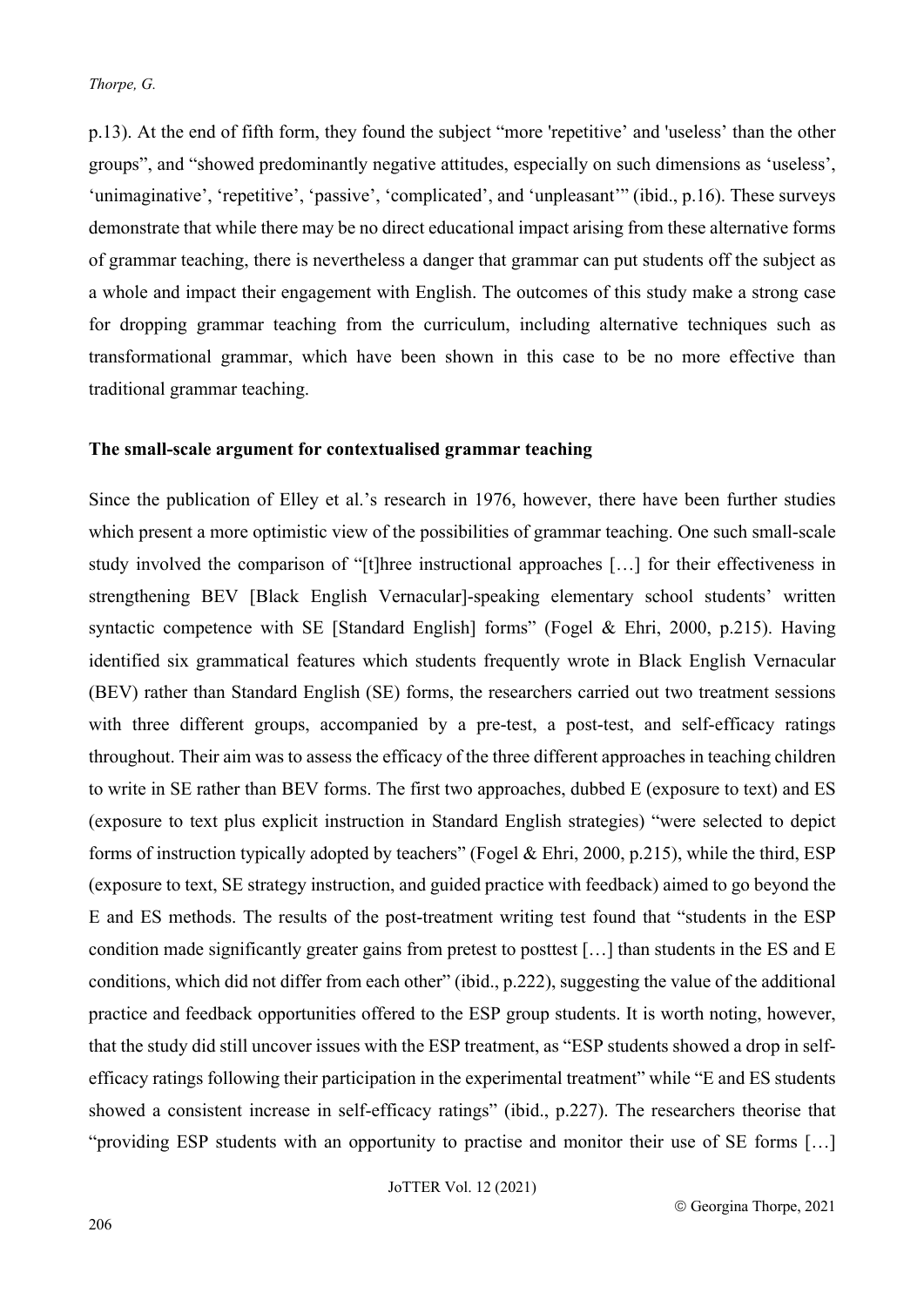resulted in a more realistic, albeit decreased" self-efficacy rating, or that "negative feedback revealing the presence of writing 'errors' during the practice period eroded students' self-confidence" (ibid., p.227). This echoes Elley et al.'s findings that less traditional grammar instruction can have a harmful effect on student attitude and outlook. There also remains the fact that the treatment in this study was "a very limited intervention package lasting about 45 min" and carried out in only one school (Fogel & Ehri, 2000, p.227), allowing only limited conclusions to be drawn from its findings. These findings do, however, challenge Elley et al.'s conclusions that the benefits of grammar teaching are negligible, though they find a similar effect on attitude.

A second study presents a difference between the impact of grammar teaching on grammatical knowledge and on writing performance. Their research sought to identify "*a way to teach grammatical structures that will satisfy high-stakes tests and teachers' needs, and at the same time, positively affect writing performance*" (Fearn & Farnan, 2007, p.64), aiming to move away from routine approaches to grammar teaching which aim to "identify, describe, define" (ibid., p.65), and instead "to feature *prescriptive* rather than *descriptive* instruction" (ibid., p.66). This was another small-scale study which took place in one high school with average student scores in the lowest 10% of all high school students in the state. Two treatment classes received intentional teaching of grammar in writing, followed by review and directed writing practice, with "instructional emphases [on] function and writing" (Fearn & Farnan, 2007, p.69); a control group received traditional grammar instruction. Analysis of the data found that "the treatment groups demonstrated enhanced writing performance", but that all three groups "showed no difference in their knowledge of grammatical elements in the testing situation" (ibid., p.72). The researchers draw two key conclusions from this data. Firstly, traditional grammar instruction "did not produce significantly superior grammar test performance" (ibid., p.76), suggesting that students who are not explicitly taught to define and identify nevertheless "learn to define and identify as well as do students who study defineand-identify in isolation" and that there is no cost to learning of moving from a traditional to a contextualised approach to grammar teaching (ibid., p.77). Secondly, the difference in performance arises "from *directed writing*, where students' attention is focused on using grammar to think about writing" (ibid., p.73), and it is key that "grammar and writing share one instructional context" if we wish the former to influence the latter (ibid., p.78). The key in this study is that grammar and writing must share the same context; their results suggest, at least in their small-scale study, that such teaching leads to improved writing performance with no detrimental effect upon grammar knowledge.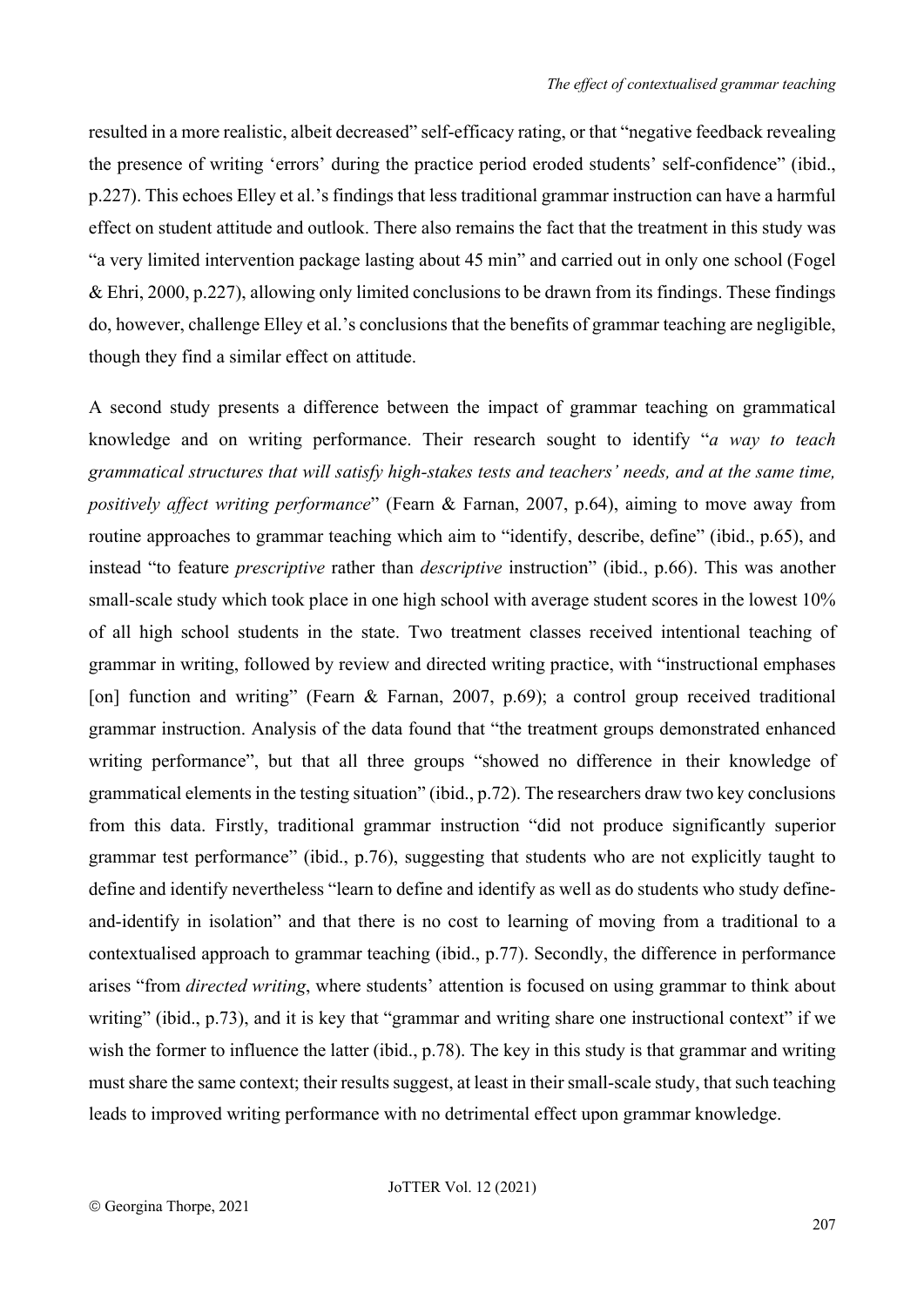#### **Large-scale replication of results**

Myhill et al. (2012) demonstrate that these findings can be replicated in a larger study when the focus remains on contextualised grammar teaching for writing. Their sample consisted of 744 students with 31 teachers from randomly selected schools, with a comparison group and an intervention group (who received explicit grammar instruction) randomly assigned. The researchers focused on a grammar of choice intended to be used in writing, stating they aimed "to help writers to recognise how making grammatical choices could shape their texts for communicative purposes" (Myhill et al., 2012, p.1248), echoing the aims of the National Curriculum. The researchers note the "naturalistic context" of their study (ibid.**,** p.1248), which means that "although each teacher in the intervention had the same training and the same set of materials, it was neither possible nor ethical to attempt to achieve identical implementation" (ibid., p.1250). The researchers claim that "there was a high level of commitment to the project", but also note that "some of the adaptations [made by teachers] were altering or omitting the focus on grammar at the heart of the research study because it was felt to be too difficult", as teachers were not informed of the focus of the study (ibid., p.1250). Despite these potential deviations from the training and materials provided, the researchers conclude that "it is reasonable, as far as is possible within a naturalistic context, to conclude that any differences in writing performance are attributable to the intervention" (ibid., p.1248). I believe their randomisation and stratification of the classes allow us to draw conclusions from their research, though it is important to bear in mind this naturalistic context and potential divergence.

The study found that "embedded teaching of grammar relevant to the writing being studied had an overall beneficial effect on students' achievement in writing" (Myhill et al., 2012, p.1252), with the most significant improvement "in composition and effect" (ibid., p.1253). There are, however, a number of caveats to this finding. Firstly, they observed that "it is only those students who were above average in writing at baseline who benefitted strongly from the intervention" (ibid., p.1254). This shows that contextualised grammar teaching is clearly not effective for all learners, and may in fact widen the gap between higher- and lower-attaining students. The researchers also found a significant link between student writing outcomes and "[t]he length of the teacher's experience and the quality of the teacher's subject knowledge of grammar" (ibid., pp. 1254-55), so that the results may have been influenced by the specific teachers involved. The researchers stress that their study "cannot provide evidence which translates directly into classroom practice or policy" (ibid, p.1257), noting the limitations of their research and findings. This study remains insightful, however, for its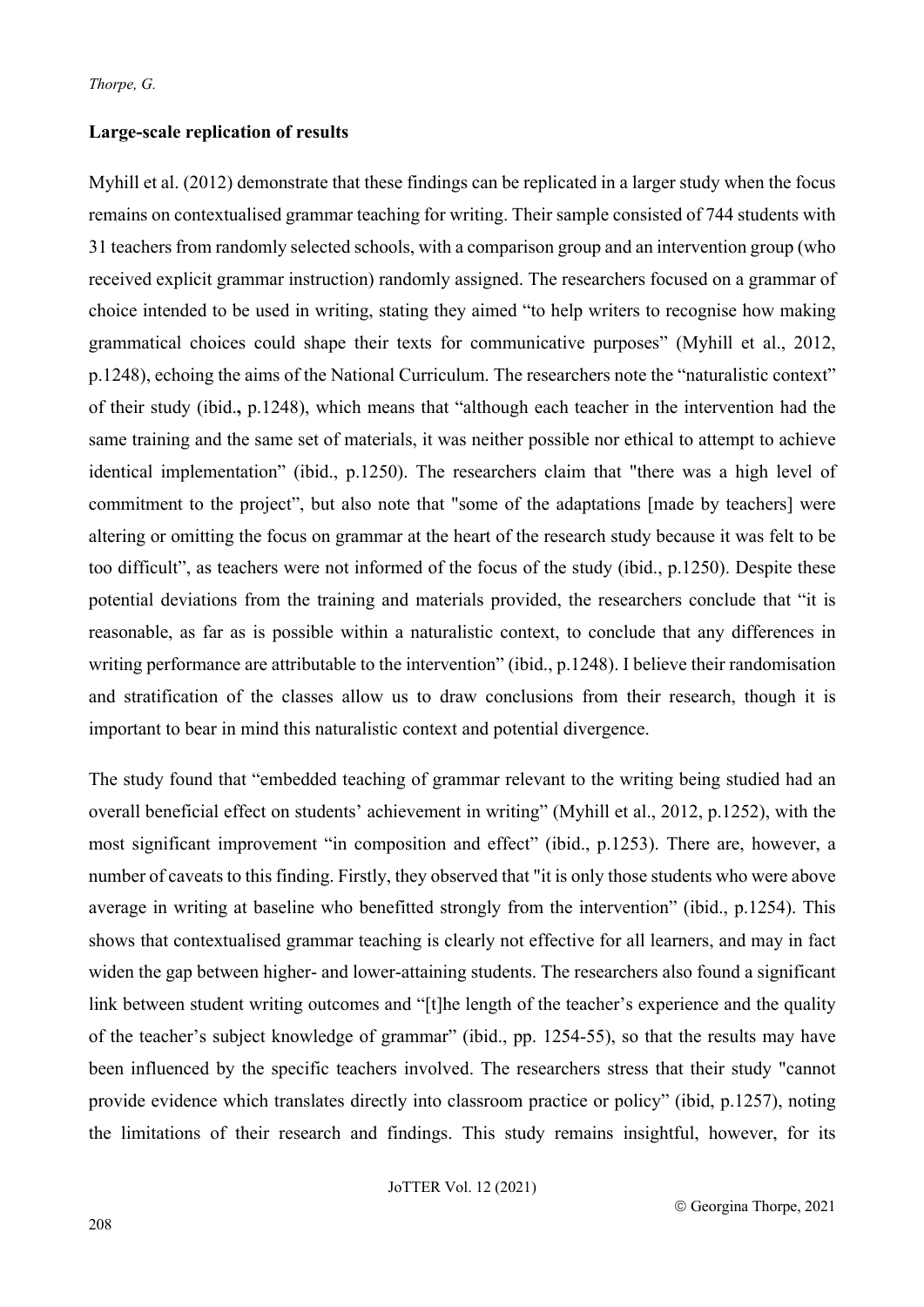suggestion that contextualised grammar teaching can have some effect on student writing performance, even if that is contingent upon the factors discussed above.

#### **Research questions**

Informed by this reading, I decided to explore whether contextualised grammar teaching for writing would be beneficial to my Year 9 class, who were able to 'define-and-identify' well but not to use these techniques in their writing. This was a class of 35 students with potential grades between 7 and 9 at a co-educational comprehensive 11-16 school located in Cambridgeshire. There were 7 students with English as an additional language, though all had been in the country for a number of years, and 1 pupil premium student, as well as 7 students identified as having either a specific learning difficulty or social, emotional, and mental health needs.

I also wanted to investigate how this would impact their enjoyment of English and confidence in using grammar, and their understanding of whether grammar is a series of rules, or a set of tools to be chosen from. This led to the emergence of the following research questions and accompanying data collection methods:

1: How do students and teachers understand grammar and its role already? (*student questionnaire, teacher interview*)

2: How do students respond to contextualised grammar teaching in lessons? (*lesson observations of my teaching sequence*)

3: How do students understand grammar and its role after contextualised grammar teaching? (*followup student questionnaire, student interviews*)

4: Are students able to make use of concepts learned through contextualised grammar teaching? (*analysis of student work*)

## **Methodology**

I chose to draw on action research approaches in my research, based on the suitability for my study of what Denscombe defines as "the four defining characteristics of action research" (Denscombe,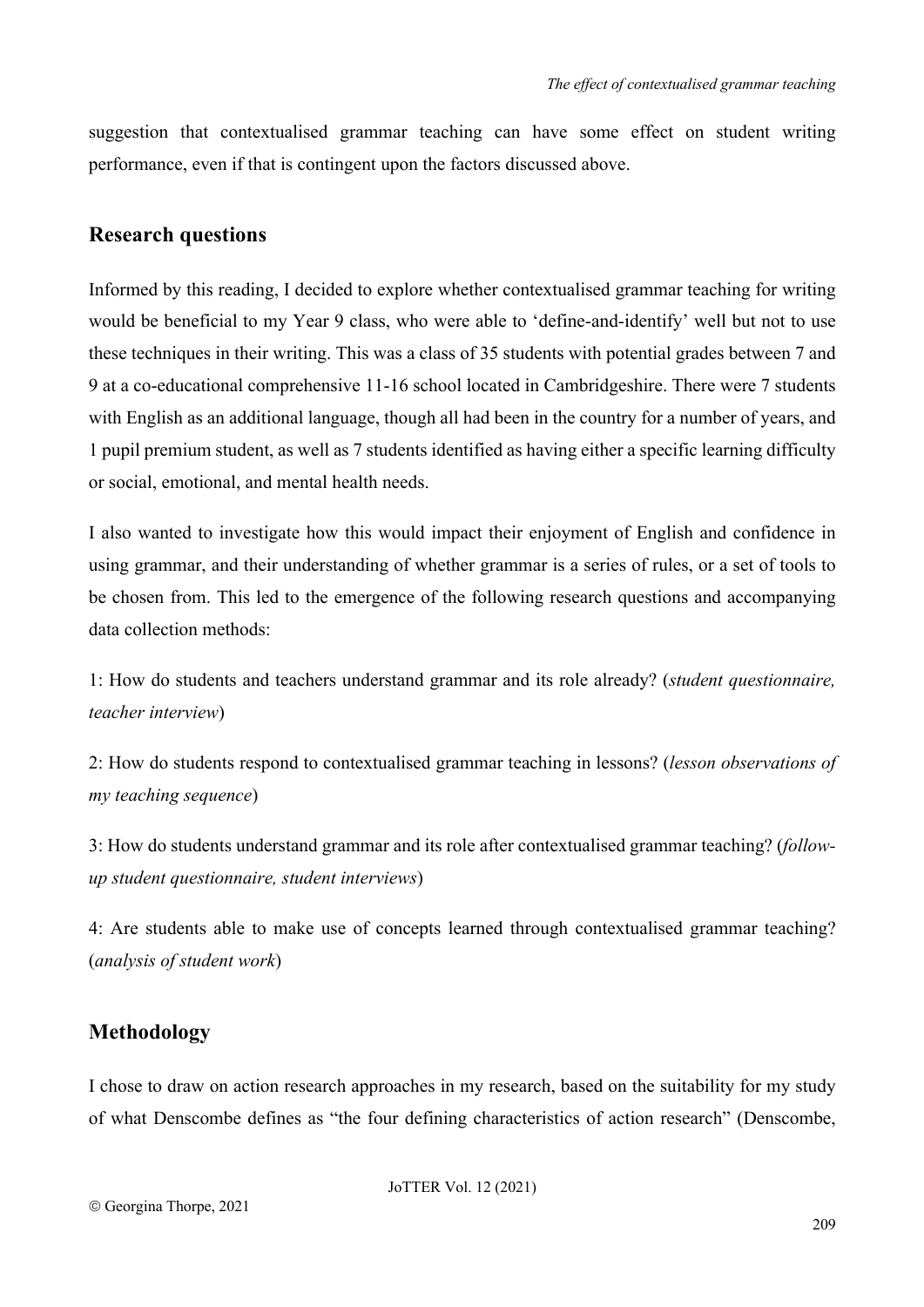2007, p.123). He describes action research as "[p]ractical", "aimed at dealing with real-world problems and issues" (ibid., p.123). This seemed appropriate for addressing a problem identified in my school's department concerning the utilisation and application of students' grammatical knowledge. Furthermore, he states that action research sees change "as an integral part of research" (ibid., p.123). This reflected my desire to move away from traditional methods of grammar teaching to see if this could combat the problem of this teaching have little effect on student performance.

In carrying out my study I complied with the British Educational Research Association Ethical Guidelines (BERA), and before embarking on any of my lessons or completing the initial survey, I informed the students of the purpose and content of my research and sought their informed consent. Subsequently, both copies of the survey informed students of their right to withdraw, as well as assuring the anonymity of their responses. In my three formally observed lessons, I reminded students of their right not to be mentioned in observations, and gave them the option to withdraw. I also followed the Faculty of Education's ethical guidelines, and prior to conducting my research I completed a Faculty Ethics Form with my subject lecturer and school mentor.

## **Teaching sequence**

As Year 9 were studying "Rhetorical Communication" this half-term, I felt it was appropriate to teach grammar for persuasive writing, as this complemented the aims of the existing scheme of work. This seemed the most ethically appropriate response, as I could ensure I was not disadvantaging my class by incorporating grammar into their lessons; this was done in addition to the usual scheme of work, rather than in its place.

As I was responsible for ten of the eleven Year 9 lessons this half-term, I decided to include some grammar teaching in most of the lessons; this was because I felt it was genuinely beneficial for the students to learn these techniques in this scheme of work. I selected three lessons with the clearest grammatical focus to make up my formal sequence for observation, and for the purposes of data analysis considered these three lessons to be my sequence. A brief outline of the whole scheme, with the formal sequence in bold (Week 3 Lesson 1 and Week 4 Lessons 1  $\&$  2), can be seen in Table 1 (next page). My aim was to teach a grammar of choice, encouraging students to explore the potential effects of different grammatical techniques themselves and discuss how and when these effects might be used. I also introduced them to the relevant metalanguage in each lesson.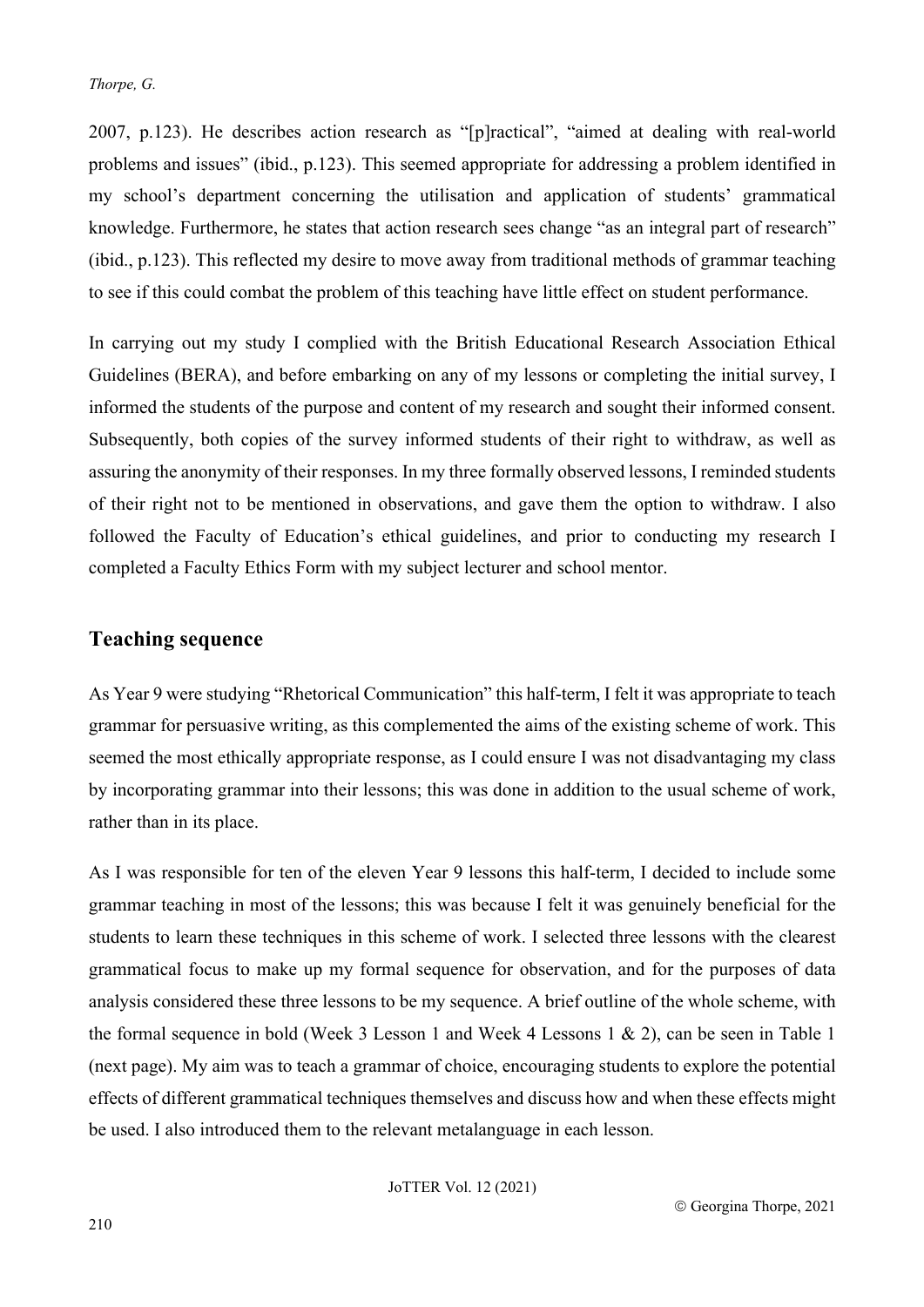*The effect of contextualised grammar teaching*

| <b>Lesson</b>  | Week 1                                                                                                                               | Week 2                                                                                             | Week 3                                                                                                    | Week 4                                                                                                                                                                                                        | Week 5                                                               |
|----------------|--------------------------------------------------------------------------------------------------------------------------------------|----------------------------------------------------------------------------------------------------|-----------------------------------------------------------------------------------------------------------|---------------------------------------------------------------------------------------------------------------------------------------------------------------------------------------------------------------|----------------------------------------------------------------------|
| $\mathbf{1}$   | Issued survey<br>Introduced topic;<br>students created<br>charities and<br>mission statements                                        | Analysing and<br>producing<br>persuasive<br>speeches<br>Grammar: abstract<br>nouns noun<br>phrases | Producing<br>persuasive letters<br>Grammar:<br>pronouns<br>determiners<br>imperative verbs<br>modal verbs | Analysing and<br>producing<br>charity TV<br>appeals<br>Grammar:<br>anaphora<br>antithesis                                                                                                                     | (School closed)<br>Analysing and<br>producing<br>persuasive articles |
| $\mathfrak{D}$ | Analysing and<br>producing charity<br>billboards and<br>slogans<br>Grammar:<br>adjectives and<br>adverbs; past and<br>present tenses | Feedback on<br>previous<br>assessment<br>Analysing<br>persuasive letters                           | Formative<br>assessment<br>Group debate                                                                   | (School closed)<br>Analysing<br>Aristotle's<br>rhetorical<br>techniques and<br>social media<br>campaigns.<br><b>Grammar:</b> three<br>one-word<br>sentences;<br>imperative<br>opening sentence<br>with pathos | (School closed)<br>Summative<br>assessment                           |

**Table 1: Outline of scheme with teaching sequence in bold**

## **Data collection methods**

#### **Student questionnaires**

I issued an initial student questionnaire (Appendix 1) to find out how students already understood grammar and its role before my teaching sequence. I chose to leave all ten questions optional, enabling the questionnaire to be anonymous, for two reasons. Firstly, there is the risk that respondents will not complete the survey, and thus Denscombe advises making it "as brief as possible" (Denscombe, 2007, p.162). I was aware that ten questions might seem a large number, and did not want the students to be deterred from answering the survey as a whole if they did not wish to answer one of the questions. This also allowed me to ensure I had their informed consent for each question, rather than the survey as a whole. Secondly, I wanted to create a "climate […] open enough to allow full and honest answers" (Denscombe, 2007, p.156), and felt that allowing students to choose whether to give their names would help them feel able to respond with honesty.

I aimed in my questionnaire to get a general picture of what students considered grammar to be, and what it might be used for. I chose to make all of the questions addressing these aspects (Questions 1,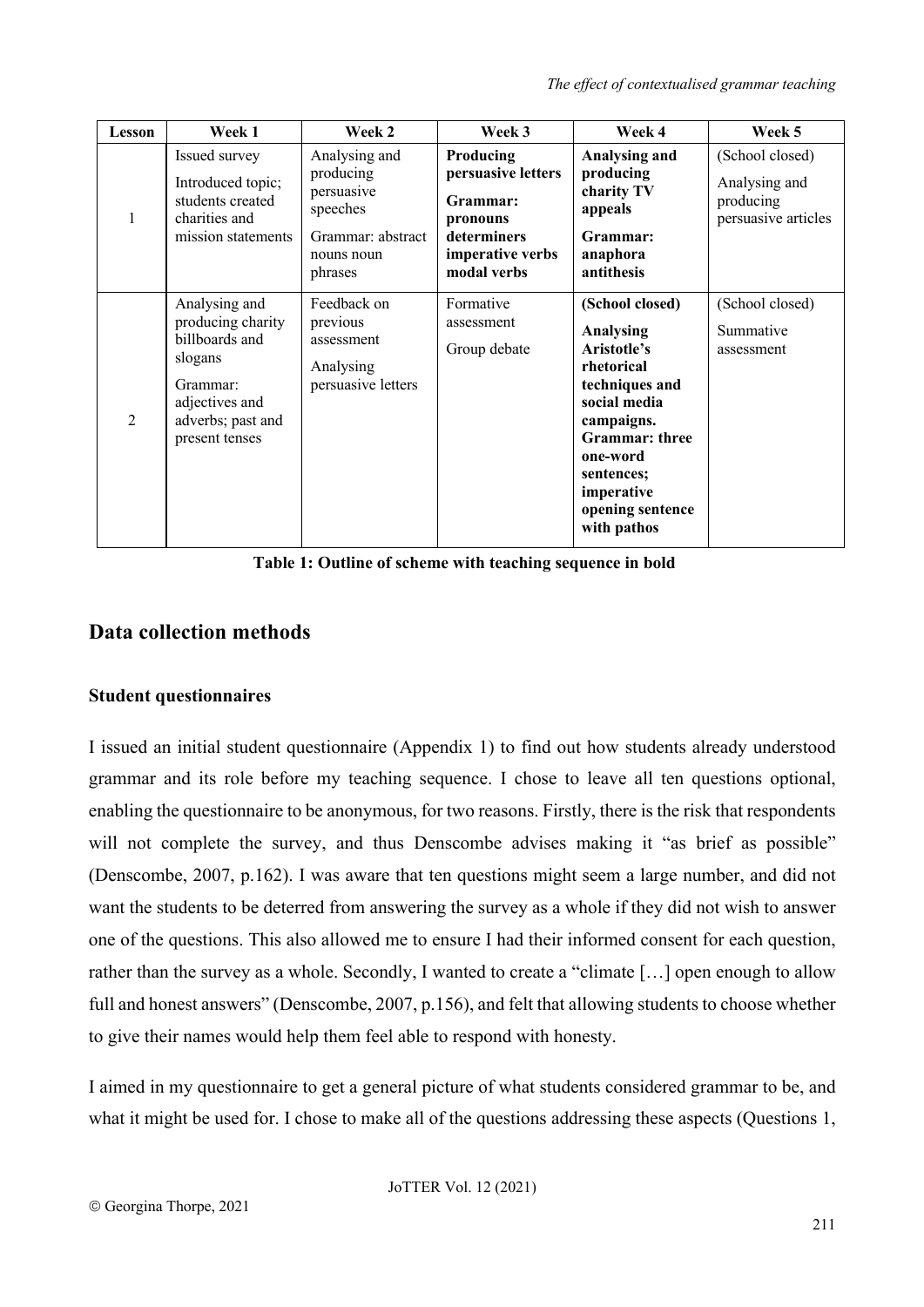8, and 9) open questions, to avoid as much as possible the danger of "'leading' the respondent into a line of answering" by providing options (Denscombe, 2007, p.160). As I was interested in any and all definitions of grammar, I chose open questions due to their ability "to reflect the full richness and complexity of views held by the respondent" (ibid., p.166), allowing me to get as full a picture as possible of the existing attitude towards grammar. These answers were qualitatively coded for analysis. I noted down each individual answer to Question 1 and then grouped together any answers which expressed the same idea, leaving as separate any answers which did not seem to share common themes with any others. This resulted in 8 broad categories, and 5 standalone answers, which are discussed in more detail below. I coded the responses to Question 8 based on whether they agreed that there is a right and wrong in grammar, or whether they felt there was room for choice. Some answers expressed both ideas and so were coded in both categories. Two answers expressed completely different ideas, so were counted entirely separately. Answers to Question 9 were initially coded based on whether they stated/implied grammar was or was not important, and then further coded by reason following the same process as Question 1; this led to 6 broad categories and 2 standalone responses.

Additionally, I wanted to find out how much students enjoyed grammar learning, and how confident they felt in using grammar. I used a combination of open and closed questions for these areas (Questions 4, 5, 6, and 7), asking students to rate their confidence on a numbered scale, to avoid giving me "'raw'" data which "require a lot of time-consuming analysis before they can be used" (Denscombe, 2007, p.166). These open answers were similarly qualitatively coded. Question 4 was coded following the same process as Question 8, initially divided into positive and negative response and then divided again by reason. Questions 6 and 7 were coded using the same process as Questions 1 and 9, resulting in Question 6 in 6 broad categories and 2 standalone answers, and in Question 7 in 10 broad categories and 13 standalone answers, making this the question with the most variation.

I planned to issue a second questionnaire (Appendix 2) in the final lesson of half-term, but by this time the school had closed due to the coronavirus pandemic of March 2020, though I was still able to send the questionnaire out via an online learning platform.

#### **Teacher and student interviews**

To understand how the class had previously been taught grammar and what kind of teacher attitudes might be influencing their understanding of grammar, I interviewed the class teacher about her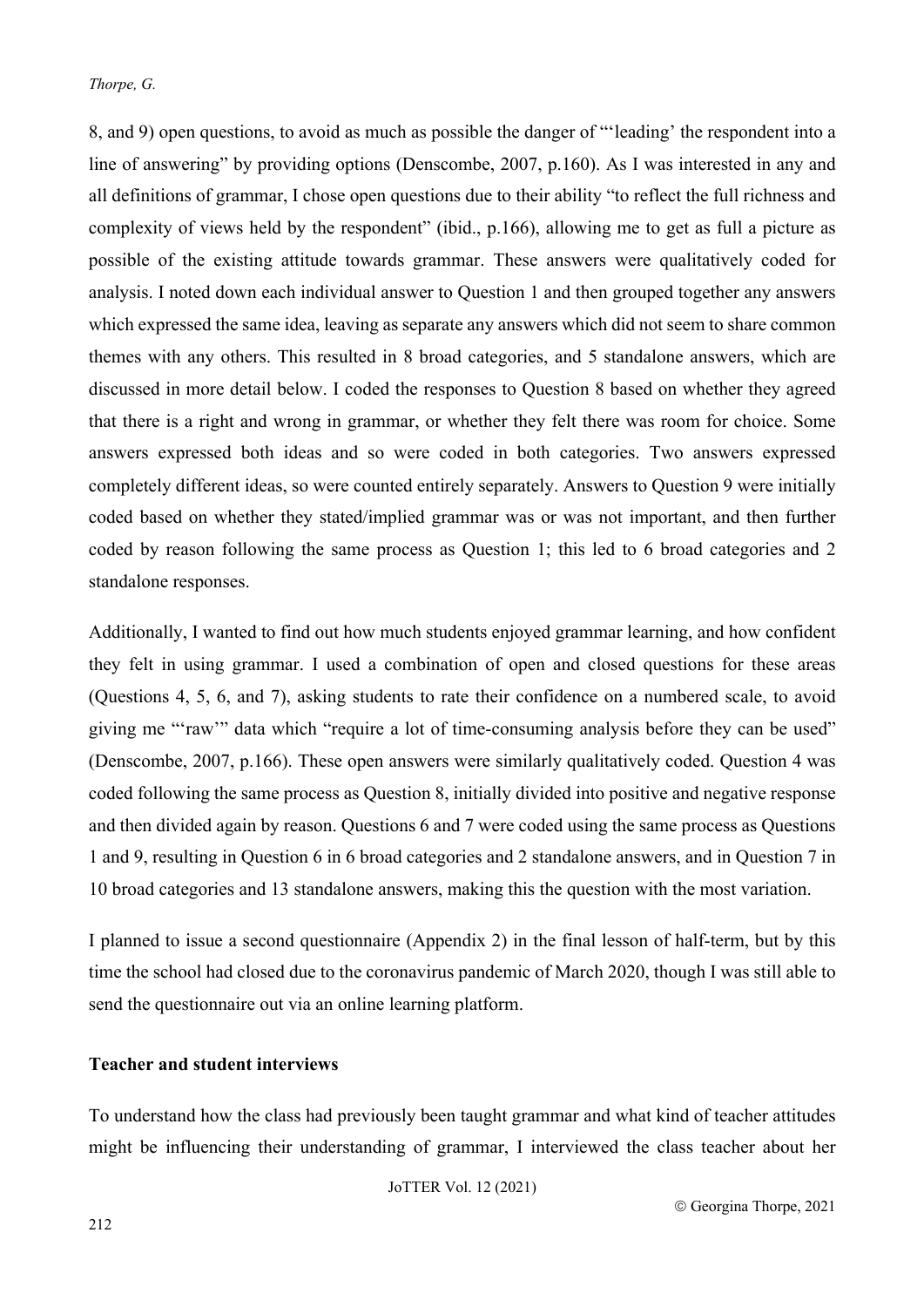understanding of grammar and its role in the classroom. This also enabled me to achieve the collaborative potential of action research by including another teacher's voice in my study.

I also wanted to find out how confident the class teacher felt in her instruction of grammar, given that a link has been found between teacher grammatical subject knowledge and student progress (Jones, Myhill, & Bailey, 2013, p.1255). I chose an interview to collect this data as I was interested entirely in open-style questions based on attitudes and opinions, which "need to be explored in depth and in detail rather than simply reported" (Denscombe, 2007, p.175). The interview was semi-structured, so that the teacher could "develop ideas and speak more widely on the issues raised" (ibid., p.175). I compared the results from this interview with the categories identified in my coding of the student surveys to see where there was overlap and where there was divergence.

I had planned to carry out student interviews after my sequence of three lessons, in order to have data directly from the students which could be compared with the teacher's lesson observations. These would have been semi-structured interviews designed to find out how the students had responded to the grammar teaching in the three lessons. Unfortunately, I was not able to conduct these interviews due to the school closure.

#### **Lesson observations**

In order to gain a sense of how students were responding to contextualised grammar teaching during lessons, not just in the context of an assessment, I asked the class teacher to record formal observations of three of my lessons. In considering students' response, I asked the teacher to include observations on technical understanding of, confidence with, and enjoyment of grammar learning. These are, of course, subjective outputs, and so there is some reliance on the teacher's understanding of the class and their behaviour, but I hope to have minimised this in providing clear guidelines for the teacher regarding what I was looking for, and in the breadth of the observations she recorded. These were organised under subheadings of technical understanding, confidence, and enjoyment, and include comments on student behaviour as well as transcriptions of student remarks.

Due to the school closure, I was unable to obtain observations on the final of my three lessons, which was delivered via an online platform.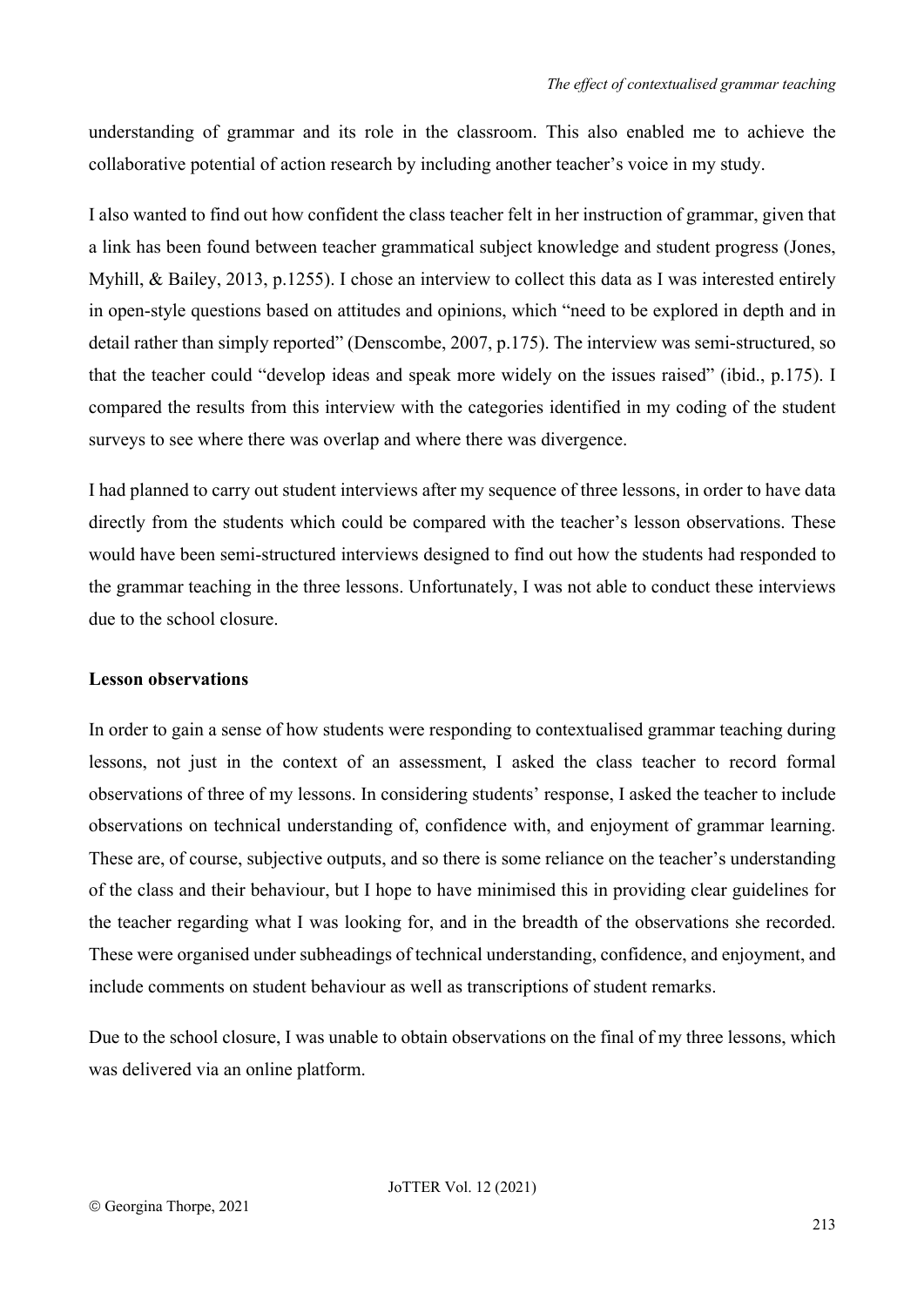#### **Analysis of student work**

The class completed their planned summative assessment via an online platform after the school closure. The assessment asked the students first to analyse a letter from the RSCPA to identify persuasive language techniques. I identified which techniques were present in this letter, and then recorded the number of times students mentioned them, differentiating between those that used metalanguage and those that did not. I also recorded mentions of techniques which were not present in the letter.

The second task required students to write a persuasive article about their own charity. As these examples of writing did not mention techniques by name, the analysis of this task became more subjective. I counted an example of a technique where I judged it was being used for effect as we had discussed in class. For example, I did not count any use of a pronoun as an example of "pronouns"; instead, I counted a use which seemed intended to make the reader feel personally responsible, as we had discussed in class. I acknowledge that this is subjective analysis and deviates from the "clear" and "repeatable" methodological aims of content analysis of documents (Denscombe, 2007, p.238). I have aimed to make my analysis as accurate as possible by analysing each sample more than once to ensure I was counting each use consistently across analyses. There were only a few cases where I counted something I previously had not (or vice versa), and this was where the analysis became most subjective, as I then had to decide whether there was evidence of the student using the technique for effect or not. This is certainly a limitation of my analysis, but I believe that there was a significant number of uses that showed clear authorial intent. In each assessment I counted a technique only once, regardless of how many times it appeared.

## **Findings and discussion**

#### **How do students and teachers understand grammar and its role already?**

Student attitudes towards grammar before my teaching sequence were explored through asking what grammar means to them. After qualitative coding, the most common views of what grammar means emerged as (from 33 responses): a way of making sense (6 responses); the rules of English (10 responses); how sentences are structured (11 responses); and punctuation (13 responses). Other responses which emerged more than once were: spelling (6 responses); word order (4 responses);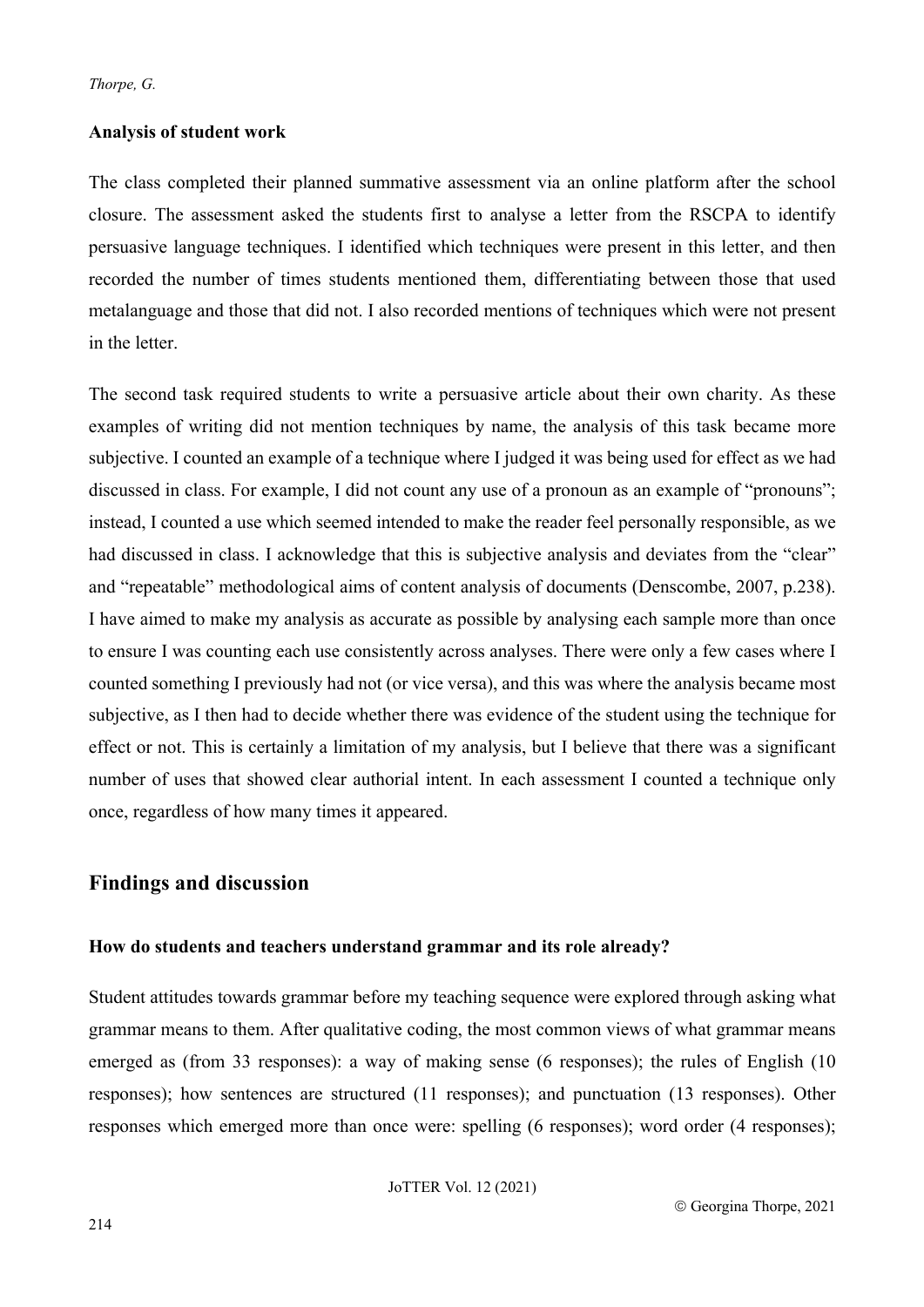boredom and repetition (4 responses); and the correct way to write (3 responses). This tended towards a view of prescriptive grammar in the mention of "rules" and a "correct" way to write, though "making sense" and forming sentences do not necessarily preclude a grammar of choice. When asked whether grammar has a right and wrong, the responses were mixed; 25 responses mentioned a notion of right and wrong, while 22 mentioned that rules could sometimes be broken for creativity. 10 responses also showed an awareness of context affecting the rigidity of grammar. This surprised me, as I was expecting a much clearer idea of right and wrong based on primary school testing and the prevailing style of grammar teaching. My interview with the class teacher helped explain this trend to some extent. She had similarly mixed views on grammar, describing it as the "nuts and bolts of communication" and "underpinned by accuracy", but also about using it "to be more expressive" and "enhance what you're saying". She described that a top set like this one are mainly taught grammar by "looking at a text and flagging up punctuation as it's encountered", as she wants the students to "see it in action and pick up on it through reading if they can". She described her aim as "analysing the impact of sentence types and punctuation rather than just learning rules about using them", which is closer to a contextualised teaching of grammar and perhaps explains why so many in the class already had this view of grammar being used for creativity. Despite this, she also predicted that they would view grammar as "about rules and spelling tests, measured as right or wrong, and something to be marked or assessed", echoing their narrower views of grammar as punctuation, spelling, and "rules". Overall, this questionnaire and interview showed that the students already had a more open appreciation of grammar than I had anticipated, likely due in part to the quite contextual nature of the grammar teaching they had already received, but that they retained some of the limited ideas of grammar instilled by statutory testing and traditional teaching.

My questionnaire also explored enjoyment. The majority of answers to the question "Do you like learning about grammar?" were mixed, but the most common reason given was that grammar is boring (15 responses). Other answers which occurred often were that grammar is: important (10 responses), difficult (6 responses), and repetitive (5 responses). This gave a largely negative image of attitudes towards grammar learning, mirrored in the association noted above between grammar and boredom or repetition. The class teacher also stated she is not interested in grammar and does not enjoy teaching it, and that she "struggle<sup>[s]</sup> to find ways to make it engaging and interesting as a teacher". It would be unfair to suggest that this is the direct cause of the students' responses, but it is interesting to note the similarity between student and teacher opinions. She also, however, described how the students "don't like the idea of grammar when you present it to them as 'we're going to do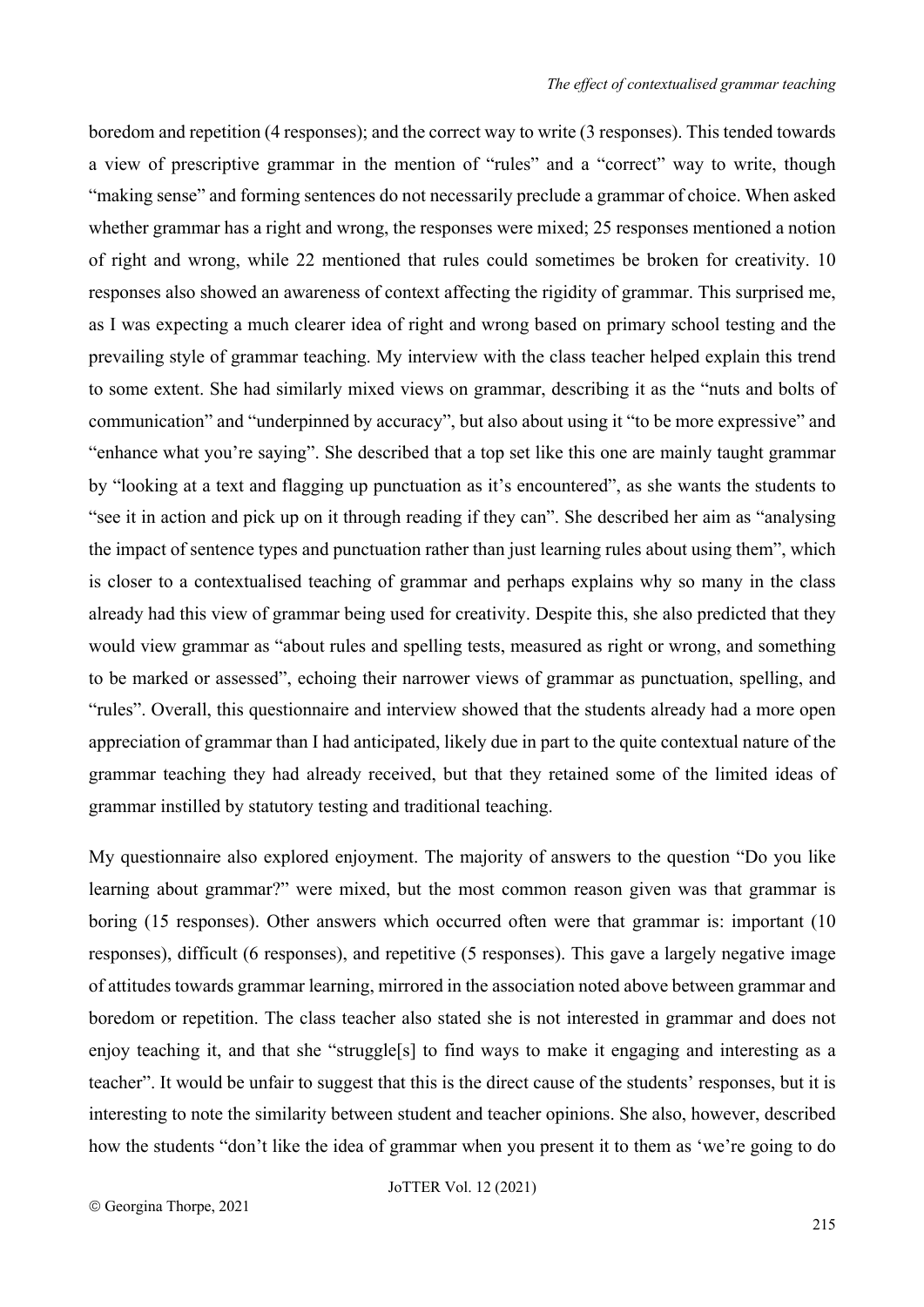grammar'", but do enjoy it "when they don't know they're doing it". This suggests that some of the negative responses to grammar are linked with the idea of grammar itself, rather than actual lesson content. On the whole, however, the students' own descriptions of their enjoyment were largely negative.

Student levels of confidence in grammar were generally high, with over half of the class rating themselves an eight (12 responses) or nine (7 responses) out of ten. When asked to explain why, 26 responses explained that they understand how grammar works, language which could suggest a more rule-based version of grammar. 15 students stated that they can make mistakes, again falling back on a "right or wrong" idea of grammar. These responses generally mentioned accuracy and correctness in grammar more, although two students described not knowing how to use grammar for effect, returning to a grammar of choice. Their class teacher felt that "lots of them would probably over-rate their confidence", explaining that "some are very confident and then either don't get it right or don't make full use of it". She described a "gap between thinking they know it and not putting it into practice". She also made a link between the contextualised grammar teaching they had already received and their high levels of confidence, explaining that as "they've intuitively picked it up rather than being taught", this might give them "a stronger sense of confidence because they don't have a sense of rules". This reflects previous findings that explaining rules and errors might lead to lower self-efficacy ratings (Fogel & Ehri, 2000, p.227). Overall, the students showed high levels of initial confidence, perhaps influenced by teaching that did not emphasise rules and correctness.

#### **How do students respond to contextualised grammar teaching in lessons?**

The initial response whenever a "grammar break" was introduced mirrored what the class teacher had identified as a negative reaction to explicit grammar teaching, often met with an audible groan. I felt it was nevertheless important to draw attention to the teaching of grammar, to see whether and how this impacted students' understanding of grammar. In the first of my formally observed lessons (the fifth in the overall scheme [Table 1]), the class teacher noted that there was a much smaller groan than previously, suggesting that perhaps students were becoming less antagonistic towards grammar teaching. This trend was mirrored in the lesson itself, which moved through a series of grammatical concepts. The teacher noted that "more and more [students] are beginning to share ideas" by the final concept, again suggesting an increased level of interest in the topics over time. The teacher also observed that the students were "focused" and "quieter" in this section of the lesson, which she felt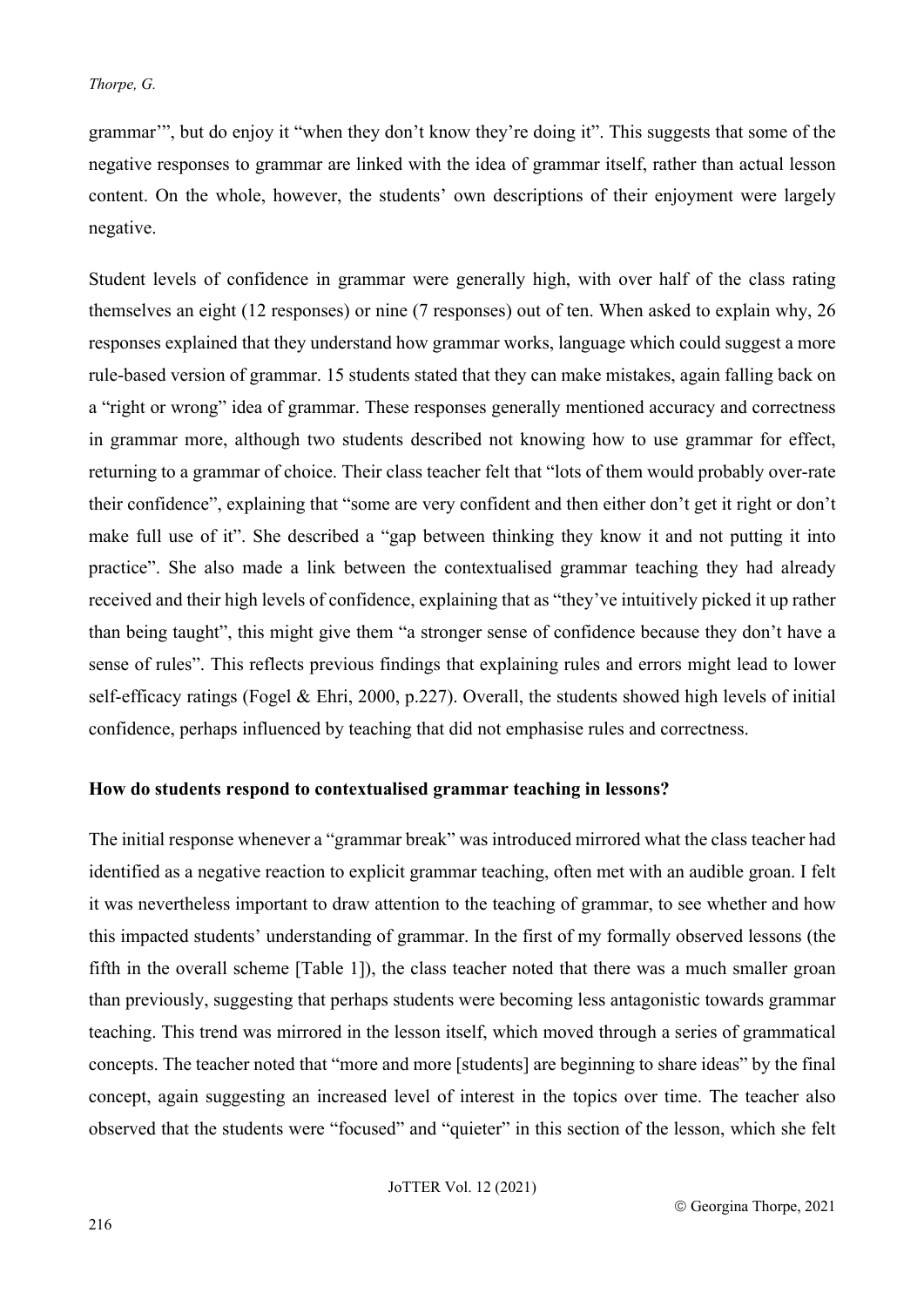"shows the students' enjoyment of the grammar focus; they enjoy unpicking their own work and examining how effective it is". This draws a link between enjoyment and contextualising grammatical techniques within students' own writing, rather than an abstract, decontextualised example. This mirrors previous findings that "the use of authentic examples from authentic texts" is crucial for engaging students in grammar teaching (Myhill et al., 2013, p.105). The teacher also identified a beneficial impact on student confidence, observing that "there is a sense of ambition and pride in discovering where they have already made use of grammar techniques without even realising that they had done so"; exploring their own work establishes students as confident users of unfamiliar techniques. This confidence was displayed again in the second lesson, where quieter students were volunteering commentary on how a charity might use anaphora and antithesis. There was a notable difference between questions which asked students to define a grammatical term and asking the students to explore the effect of the same technique; while only "[t]hree students volunteer an answer for defining imperative verbs" in the first lesson, "all students are focused when identifying imperative verbs in their own writing". The definition questions, which are closer to traditional grammar teaching which focuses on identification and definition of terms, seemed less accessible to many students than the contextualised questions. This suggests there is a link between contextualised grammar teaching and participation in these activities, which might be attributable to increased confidence and enjoyment when focusing on effect rather than definitions.

These lessons also demonstrated the effect of contextualised grammar teaching on students' technical understanding of grammar. The difference between answers to definition questions and explorative questions suggests that placing grammar in context led to improved understanding, as many more students were able to discuss grammar when locating it in specific examples. This can be seen very clearly in the class teacher's record of students' comments, where students demonstrated the strongest grammatical understanding when discussing specific examples from their own work. She notes two students who discuss "with clarity and perception the impact" of changes they experimented with in their letters, and also observes that both students who had included imperative verbs in their work and those who had not were "able to justify the reasons for these", often with "insightful comments about the impact these verbs have on the tone of their letter and the suitability for their target audience". Crucially, one student was able to assist her neighbour's learning by drawing on examples from their group work, explaining the potential of pronouns by "focus[ing] on the impact of the pronoun 'we' in their charity slogan". These examples demonstrate the learning benefits of contextualised grammar teaching, allowing students to understand techniques by identifying them in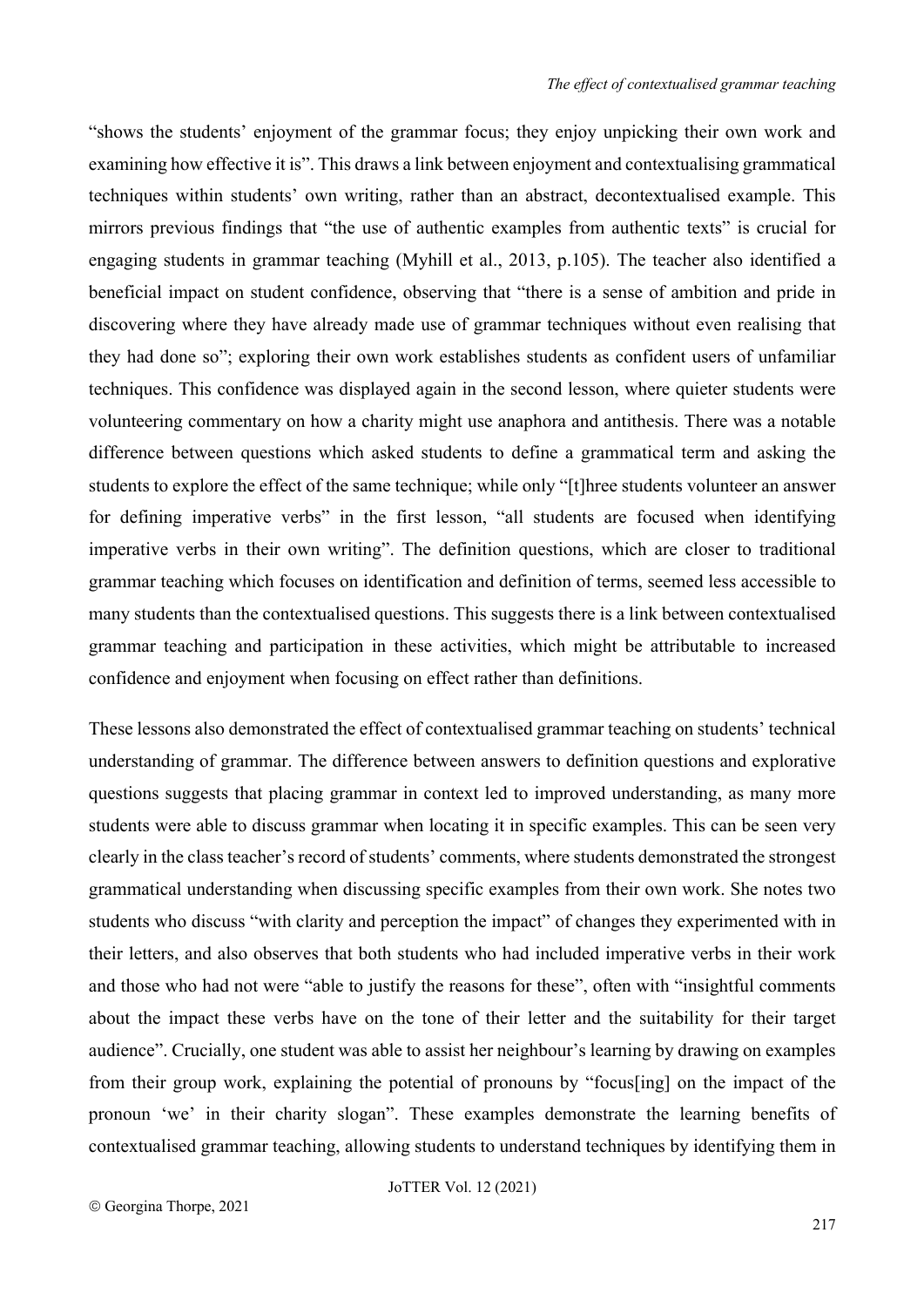authentic examples, and often in their own work, thereby demystifying the concepts. I found this was more successful, however, when identifying techniques in work that had already been produced, rather than exploring a technique and then attempting to produce work containing it. In the first lesson, students wrote a letter and then analysed their use of grammatical techniques within it. In the second lesson, we discussed the possible uses of anaphora and antithesis and the students then had to create a TV advert for their charity, with a challenge task to include some of the techniques we had discussed. None of the groups chose to include these techniques, suggesting less of a focus on grammar once we had left the "grammar break" section. This may, however, be attributed to the general excitement of making a TV advert rather than the order of work, as the class teacher noted in lesson one that "during the final writing task […] the opening lines [of most students' work] contained at least one pronoun, imperative or modal verb (and in some cases all three!)", indicating that it is possible to carry out a more directed grammar task. Nevertheless, the overall response to contextualised grammar teaching in these lessons seemed to be successful learning accompanied by increased confidence when compared with traditional grammar teaching, as well as a possible increase in enjoyment over the course of each lesson and the sequence as a whole.

#### **How do students understand grammar and its role after contextualised grammar teaching?**

Although I only received 18 responses to this final student questionnaire and was unable to carry out student interviews due to school closure, I was still able to gain some insight into how students viewed grammar after my teaching sequence.

There was a slight shift in student views of what grammar means from the first survey, as "punctuation" (the most common response in the first survey) appeared only 3 times in this survey. There were fewer clear "most common" responses in this questionnaire, likely because the reduced number of overall responses led to a more even spread. This led to a bunching of six most popular responses, which were: making language more varied or interesting (3 responses); punctuation (3 responses); sentence types (3 responses); making sense (4 responses); rules (5 responses); and structure (7 responses). This shows that a higher percentage of overall responses mentioned structure than rules, a reversal of the pattern in the first questionnaire. The idea of varying language did not appear at all in the first questionnaire, suggesting that contextualised grammar teaching may have opened up the students' understanding of the potential of grammar. There was also much greater variety in technical aspects mentioned; rather than the monopoly of punctuation, responses this time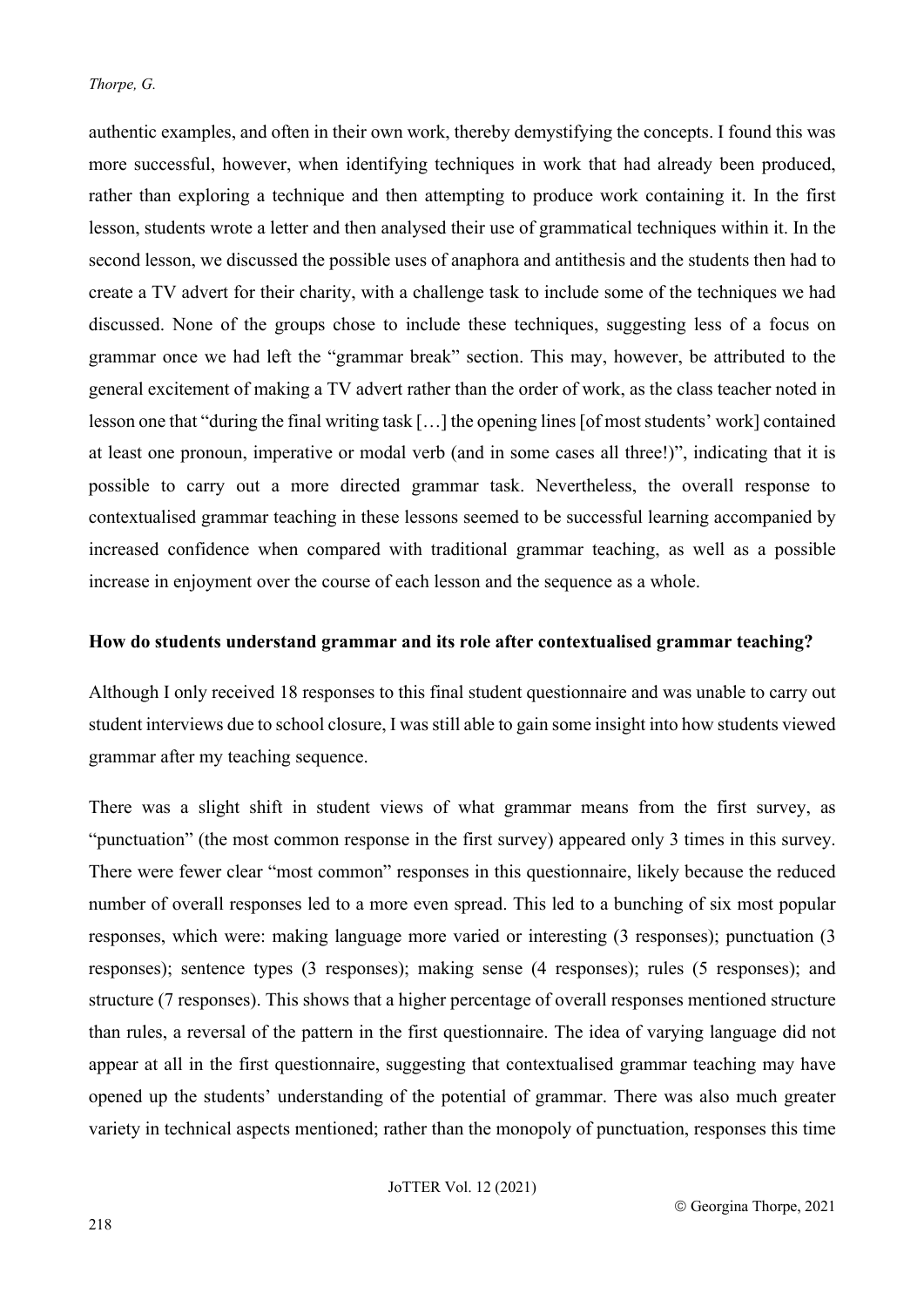included punctuation, vocabulary, sentence types, paragraphs, word order, and spelling, again suggesting a wider view of grammar this time. When asked what grammar might be used for, the most common response was to make sentences more interesting (5 responses), with rhetoric (3 responses), varying stories (2 responses) and creating effect (2 responses) also receiving more than one mention. No responses mentioned rules or correctness, again potentially suggesting a more effectbased approach to grammar, though as this question was not asked directly in the first survey it is difficult to say with certainty that this is a result of the contextualised grammar teaching. All respondents said they think grammar is important, with the most common reasons being that it helps to make sense (8 responses) and makes texts interesting (5 responses), again showing a tendency to think about sense and effect rather than accuracy or rules. This time, a higher percentage of overall responses felt that there was a choice in grammar (10 responses) than those who felt there is always a right and wrong (5 responses), showing a slight shift towards a grammar of choice in the class thinking. Given the smaller number of overall responses in this survey, and the small difference between the two surveys, it is difficult to determine how much of this change comes from the contextualised teaching; however, it is clear that this teaching has not reinforced any idea of rules, and may have led to an effect-based approach.

Students' enjoyment of grammar remained mixed in this questionnaire. There were no mentions of boredom or repetition being associated with grammar this time, and in fact one response mentioned curiosity, giving a much more positive view of grammar overall - though, of course, this could be because the 4 respondents who mentioned boredom last time might not have responded this time. When asked whether they have enjoyed the 'grammar breaks', 8 responses described them as useful, and some respondents described enjoying learning new things and preferring the "break" format to entire lessons. 6 respondents, however, described them as boring or as covering old material, giving an overall mixed picture of enjoyment. One response in particular demonstrated the rather stubborn conception of grammar being inherently boring, stating: "No it was grammar which is not very exciting". This shows that there is still a link being drawn between the idea of grammar and being bored, regardless of content. Confidence, however, remained high, with over half of respondents once again rating themselves an eight (6 responses) or nine (5 responses) out of ten. Explanations for why remained very similar to the first questionnaire, with most respondents once again describing that they know a lot but can still make mistakes. One student who gave himself a low mark in the first questionnaire due to his persistently "low SPaG [spelling, punctuation, and grammar] grades on tests" gave the same reason in this questionnaire, suggesting that contextualised teaching had not widened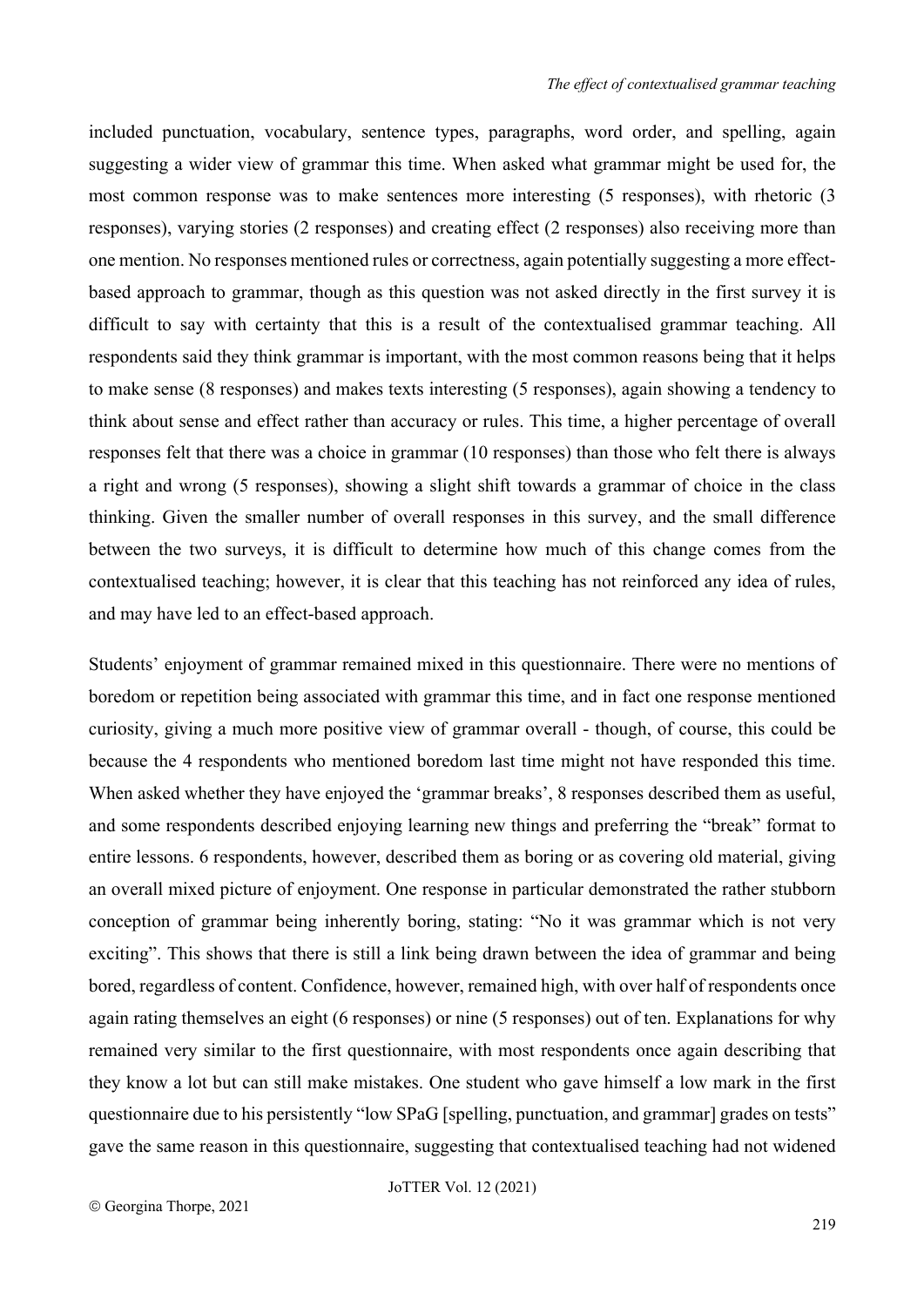his concept of grammar beyond SPaG and given him more confidence; based on his engagement in our "grammar breaks", I would have given him a much higher rating if asked. The longstanding association of grammar with the rules of SPaG are therefore still having an impact on this student. These findings, at least, do not correlate with earlier findings that contextualised grammar teaching can have a negative impact on student enjoyment and confidence, but they also do not suggest it has any significant positive impact on them.

#### **Are students able to make use of concepts learned through contextualised grammar teaching?**

I received 25 summative assessments from the class, providing me with a reasonably broad though not complete set of data to analyse which is presented in Table 2.

| Technique                            | <b>Analysis</b> | Writing |
|--------------------------------------|-----------------|---------|
| Pronouns                             | 14              | 23      |
| Determiners                          |                 | 14      |
| Imperative verbs                     | N/A: 3          | 14      |
| Modal verbs                          | $\mathfrak{D}$  | 19      |
| Anaphora                             | N/A             | 9       |
| Antithesis                           |                 |         |
| Three one-word sentences (online)    | N/A             | 3       |
| Imperative opening sentence (online) | N/A             |         |

**Table 2: Student use of techniques in summative assessment**

The RSPCA letter analysed in the first task contained examples of pronouns, determiners, modal verbs, and antithesis being used to achieve effects we had discussed in class. 14 students identified the use of pronouns; 12 mentioned "pronouns" by name, while 2 discussed the effect without directly mentioning "pronouns". 2 students identified modal verbs by name. No students identified determiners or antithesis. 3 students also mentioned "imperative verbs", but either gave no quotation to show where this had come from, or quoted a word which was not an imperative verb. I do not believe that no students identifying determiners or antithesis means that they did not know what these were, as the lessons we spent on them showed that they did understand the concepts; rather, there were a large number of techniques used in the letter beyond our grammar studies, and many students wrote about these instead. The frequent discussion of pronouns shows that students were able to understand these concepts in a way that enabled them to identify them in analysis, though the incorrect identification of imperative verbs shows that this learning was not entirely successful. Further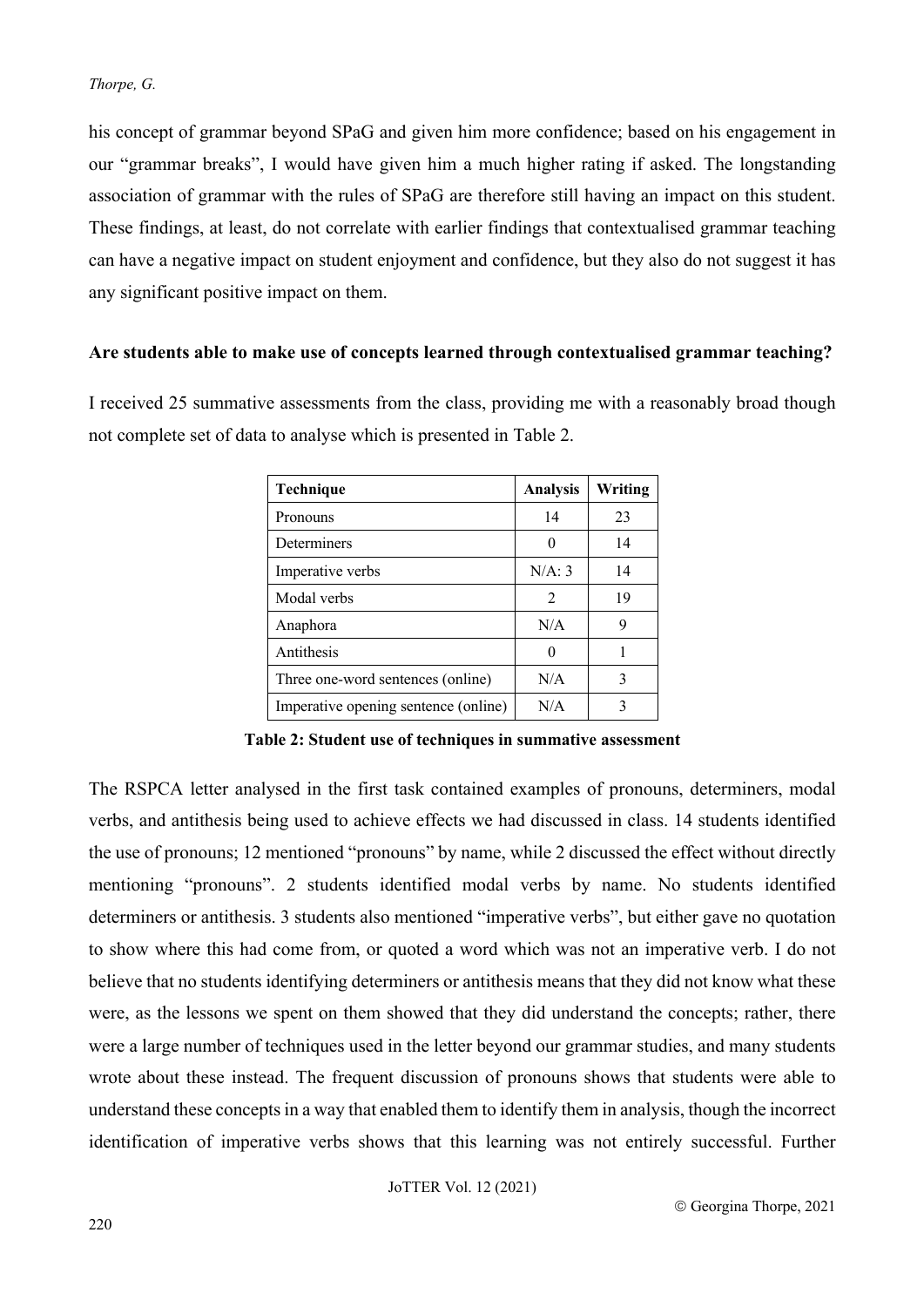research into the impact of metalanguage on this would be worthwhile, as the students who quoted a different linguistic feature nevertheless provided insightful analysis of their quotations; the only error was their choice of metalanguage. Myhill et al. have noted that "terminology could become a barrier to learning" (Myhill et al., 2013, p.105), and the 2 students who discussed pronouns without using the term "pronouns" have demonstrated that metalanguage is not necessary for analysis, leaving the role of metalanguage in grammar learning still uncertain.

All eight techniques studied in grammar breaks were used by students in their written task, including the two studied via an online lesson after school closure. This demonstrates that techniques learned through contextualised grammar learning can be deployed for effect in a piece of writing. There was, however, a large variation in the frequency of use, as can be seen in Table 2. There may be several reasons for this. Firstly, techniques such as pronouns, determiners, and modal verbs were more challenging to analyse, as there is less distinction between a general use of them and their use in the contexts we studied. This may have led to them being identified more frequently. Secondly, these are the techniques which concern individual words, while the others relate to wider structures. This may suggest that students were more confident working with word-specific techniques rather than structural techniques. There is also some difficulty in determining whether the students would have used some of these techniques anyway, as their general familiarity with charity appeals may have equipped them with an unconscious knowledge of language features such as imperative verbs and pronouns. While this is worth taking into account, their use of the more complex and specific techniques suggests that at least some of this usage came as a result of their learning. These results also suggested that students applied their grammar learning much more readily in their writing than in their analysis, though the first task was limited by the number of techniques contained in the original letter.

#### **Summary of findings**

My research has shown that students are able to identify and use techniques learned through contextualised grammar teaching, demonstrating understanding both in lessons and in their summative assessments. This echoes Fearn and Farnan's findings that traditional grammar teaching does not lead to "significantly superior" grammatical knowledge (Fearn & Farnan, 2007, p.76), as students were still able to identify features when required. It is difficult to conclude from this study whether contextualised teaching has had "an overall beneficial effect" on students' writing as in one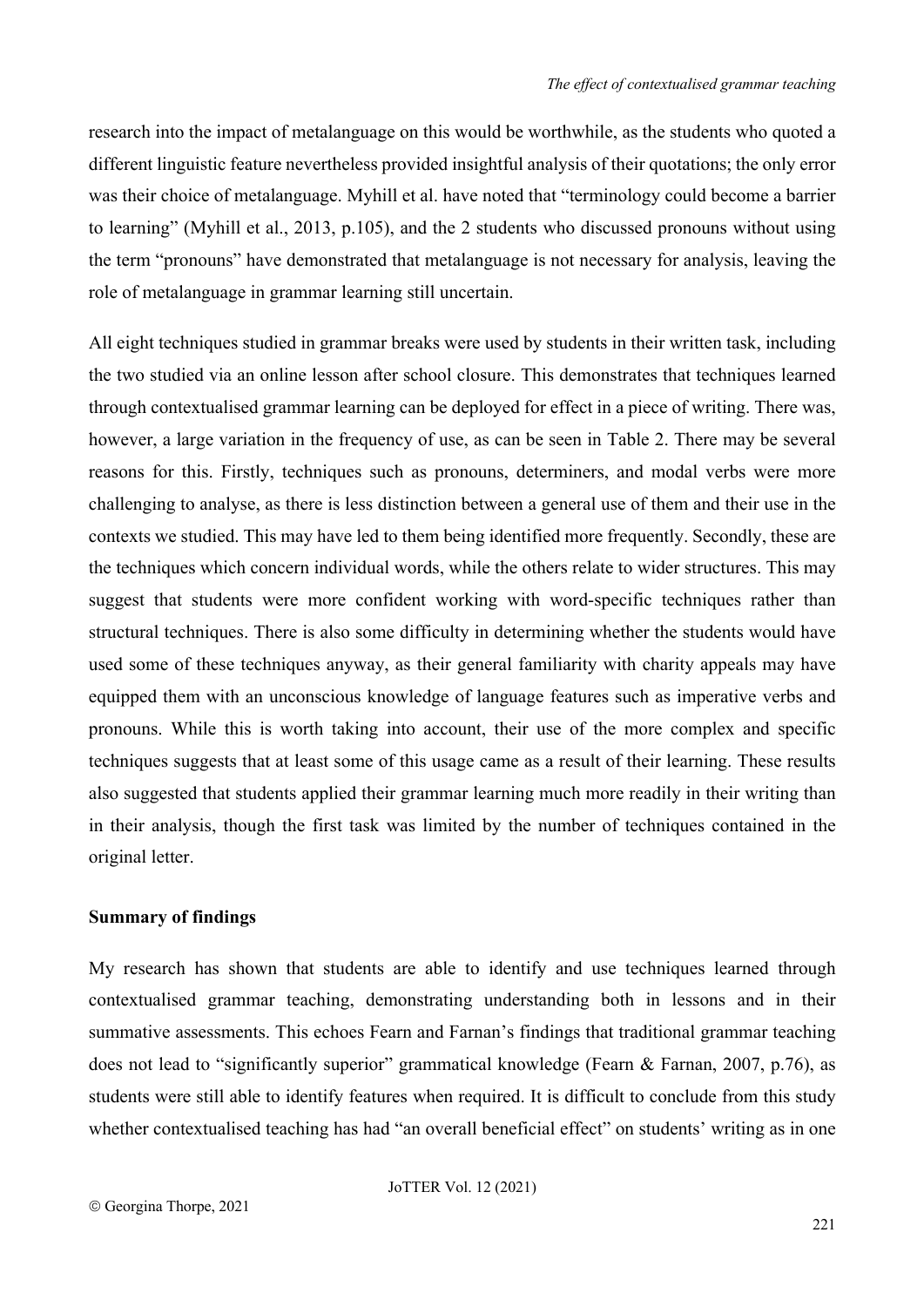previous study (Myhill et al., 2012, p.1252), as I am unable to determine whether students would have included all these techniques in their writing without my teaching; their use of some of the more complex techniques suggests at least some usage is coming from our study, and that contextualised teaching may have had some beneficial effect on their writing. Crucially, my data suggests that the contextualised teaching may have led to some shift in student attitudes towards grammar and helped them move from a prescriptive view of grammar to a grammar of choice, and it is also important to note that, unlike in the studies of Elley et al. and Fogel and Ehri, my students did not lower in enjoyment or confidence over the course of our study. It would have been useful to be able to carry out student interviews to get a fuller picture of how they had responded to the contextualised teaching, as well as a full set of data from the final questionnaire and assessment, in order to see how significant certain trends were and be able to draw more confident conclusions from this data.

#### **Conclusion**

This research has shown that contextualised grammar teaching can lead to successful learning outcomes without any diminishment of confidence or enjoyment for a high-attaining Year 9 group. Undertaking this study has introduced me to a different kind of grammar teaching than that which I was previously carrying out, enabling me in future to make a choice between a variety of different approaches. These results have shown that one of the key barriers to such contextualised teaching, concerns about student confidence and enjoyment, can be removed in certain classroom contexts, so that teachers who wish to explore the learning benefits for their classes can do so without these concerns being a guaranteed outcome. Such teaching also presents the possibility of changing students' understanding of grammar to focus more on effect than rules, which may be desirable in some classroom environments. While it is difficult to establish from this study whether contextualised grammar teaching is *more* effective than traditional grammar teaching, it is evident that the teaching is effective and leads to successful assessment performances, so that I and other teachers can adopt such an approach with confidence that a class will not be disadvantaged through this method of teaching. As a result, I intend to make use of contextualised grammar approaches in future schemes of work with high-attaining groups, and am particularly keen to explore Myhill's other suggested uses for these strategies (for use in creative prose writing and poetry analysis). For groups that already possess a strong knowledge of when basic grammar should be used, I believe a contextualised exploration of *how* grammar can be used can only enrich both their writing and analytical skills.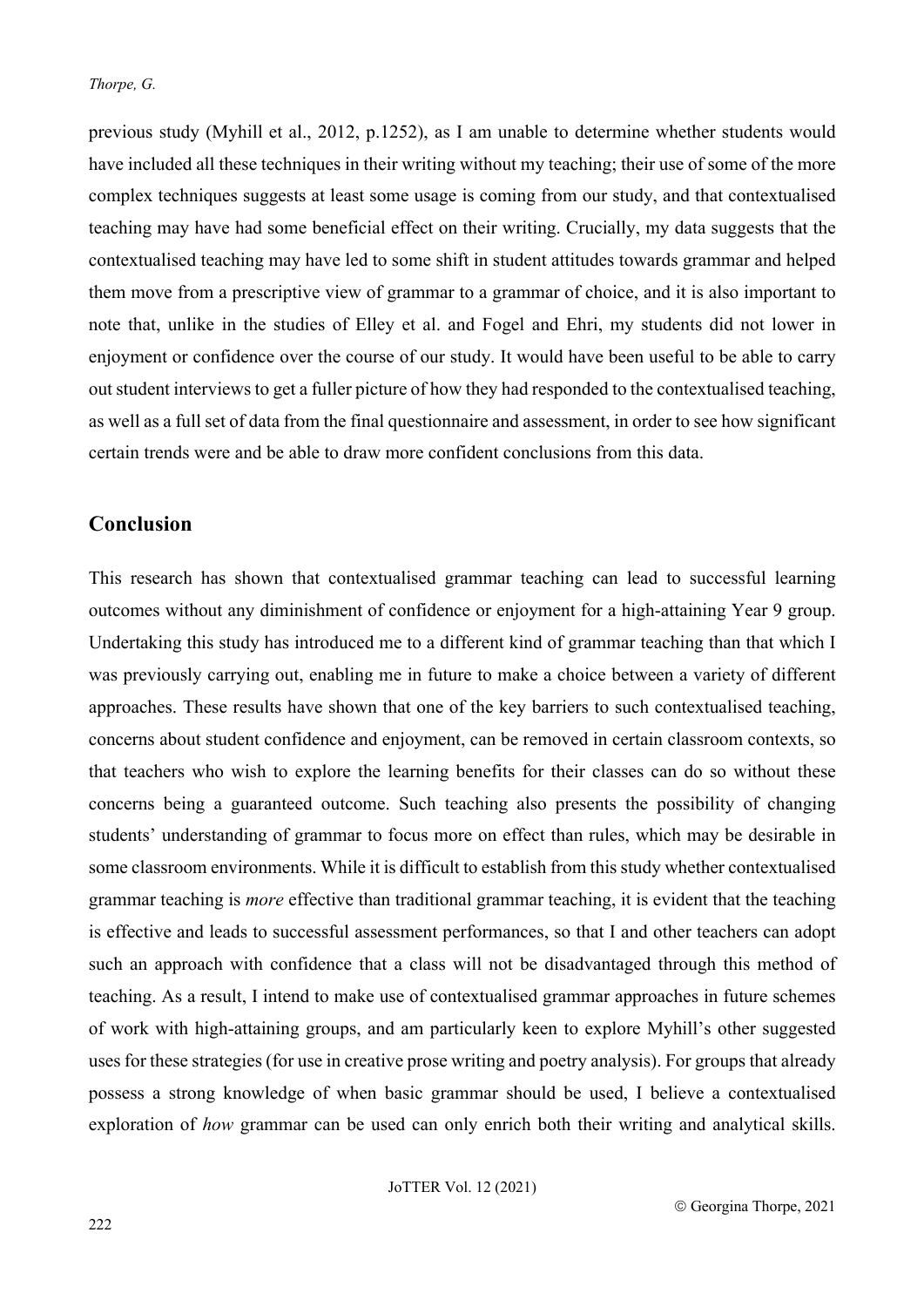However, I would be reluctant to adopt these strategies with a low-attaining group without further evidence of their efficacy for such a group.

There are several areas of this topic that would benefit from further research. Firstly, my study concerned a top set, reflecting Myhill et al.'s (2013) finding that higher-attaining students benefit most from such an intervention. It would be useful to study the impact of this teaching style on lowerattaining students, or to study more generally which types of intervention are most effective for lowerattaining students' grammar learning. Secondly, in order to gain a comparison between traditional and contextualised grammar teaching, researchers may wish to carry out this investigation with a comparison group. Finally, my study involved only one class, and over a very short period of time. Though I began to see some potential change in student attitudes, this would benefit from a much longer intervention to see whether student opinions change more significantly, or in a different way entirely, when exposed to a longer teaching period. Research of this type would allow a more thorough investigation into both the efficacy of the teaching for learning, and the effect of the teaching on student views.

Overall, this study has shown me the potential of contextualised grammar teaching for certain classes, and going forward I will incorporate some of these techniques into my grammar teaching, if not use these techniques entirely. I feel better able, as a result of this research, to make choices about which type of grammar teaching is most appropriate for different techniques and classes, allowing me to extend my practice in this area.

## **Reference list**

- Denscombe, M. (2007). *The good research guide for small-scale social research projects* (3rd ed.). Maidenhead: Open University Press.
- Department for Education [DfE] (2013a). *National curriculum in England: primary curriculum*. Retrieved from https://www.gov.uk/government/publications/national-curriculum-inengland-primary-curriculum
- Department for Education [DfE] (2013b). *National curriculum in England: secondary curriculum*. Retrieved from https://www.gov.uk/government/publications/national-curriculum-inengland-secondary-curriculum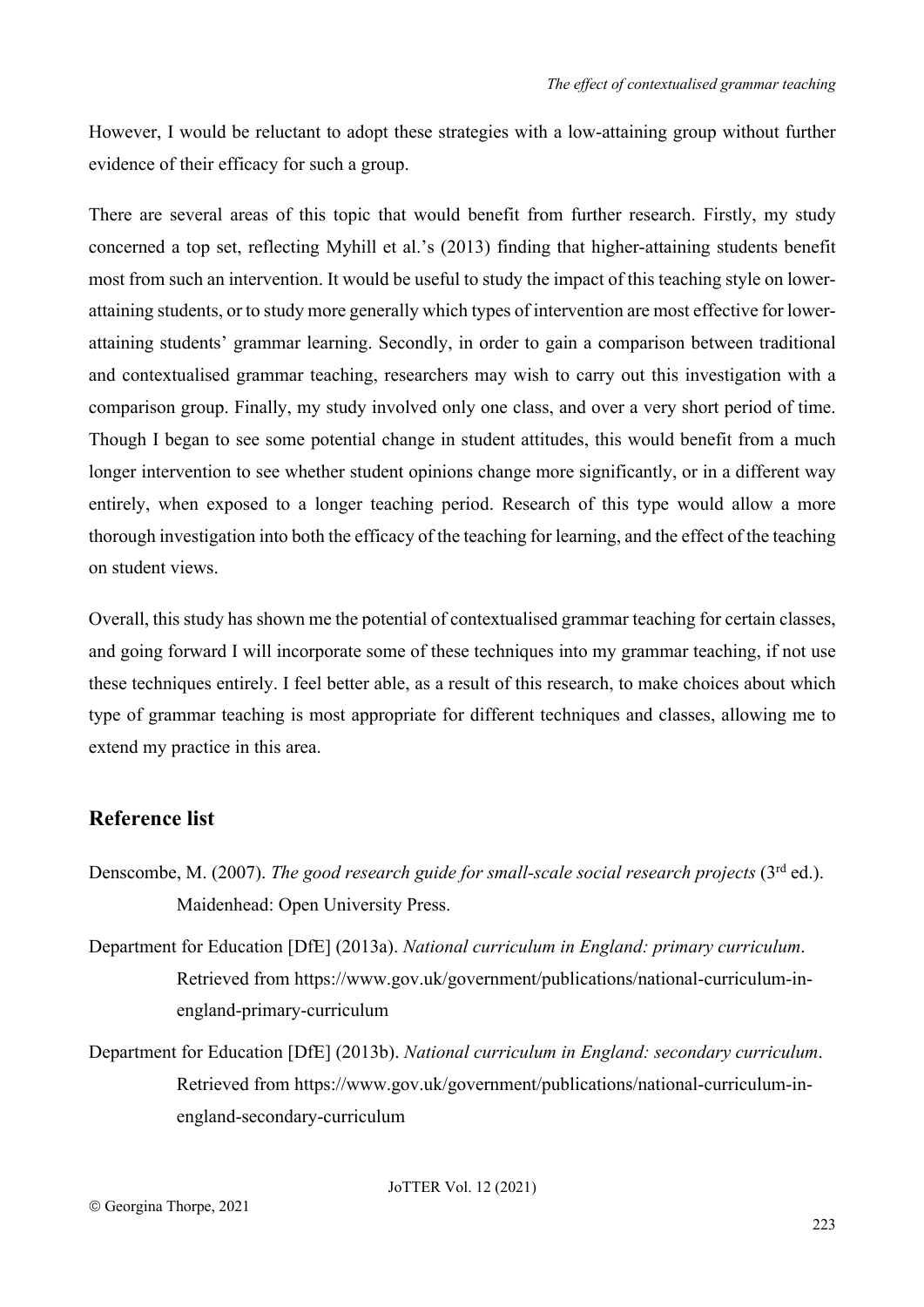- Elley, W. B., Barham, I. H., Lamb, H., & Wyllie, M. (1976). The Role of Grammar in a Secondary School English Curriculum. *Research in the Teaching of English*, *10*(1), 5-21.
- Fearn, L., & Farnan, N. (2007). When is a verb? Using functional grammar to teach writing. *Journal of Basic Writing*, *26*(1), 63-87.
- Fogel, H., & Ehri, L. C. (2000). Teaching elementary students who speak Black English Vernacular to write in Standard English: effects of dialect transformation practice. *Contemporary Educational Psychology, 25*(2), 212-235.
- House of Commons Education Committee (2017). Primary Assessment Report. Retrieved from https://publications.parliament.uk/pa/cm201617/cmselect/cmeduc/682/68203.htm
- Jones, S., Myhill, D., & Bailey, T. (2013). Grammar for writing? An investigation into the effects of contextualised grammar teaching on students' writing. *Reading and Writing*, *26*(8), 1241-1263.
- Myhill, D., Jones, S., Lines, H. & Watson, A. (2012). Re-thinking grammar: the impact of embedded grammar teaching on students' writing and students' metalinguistic understanding. *Research Papers in Education*, *27*(2), 139-166.
- Myhill, D., Jones, S., Watson, A., & Lines, H. (2013). Playful explicitness with grammar: a pedagogy for writing. *Literacy, 47*(2), 103-111.
- Myhill, D., & Watson, A. (2014). The role of grammar in the writing curriculum: A review of the literature. *Child Language Teaching and Therapy, 30*(1), 41-62.
- Wyse, D., & Torgerson, C. (2017). Experimental trials and 'what works?' in education: The case of grammar for writing. *British Educational Research Journal, 43*(6), 1019-1047.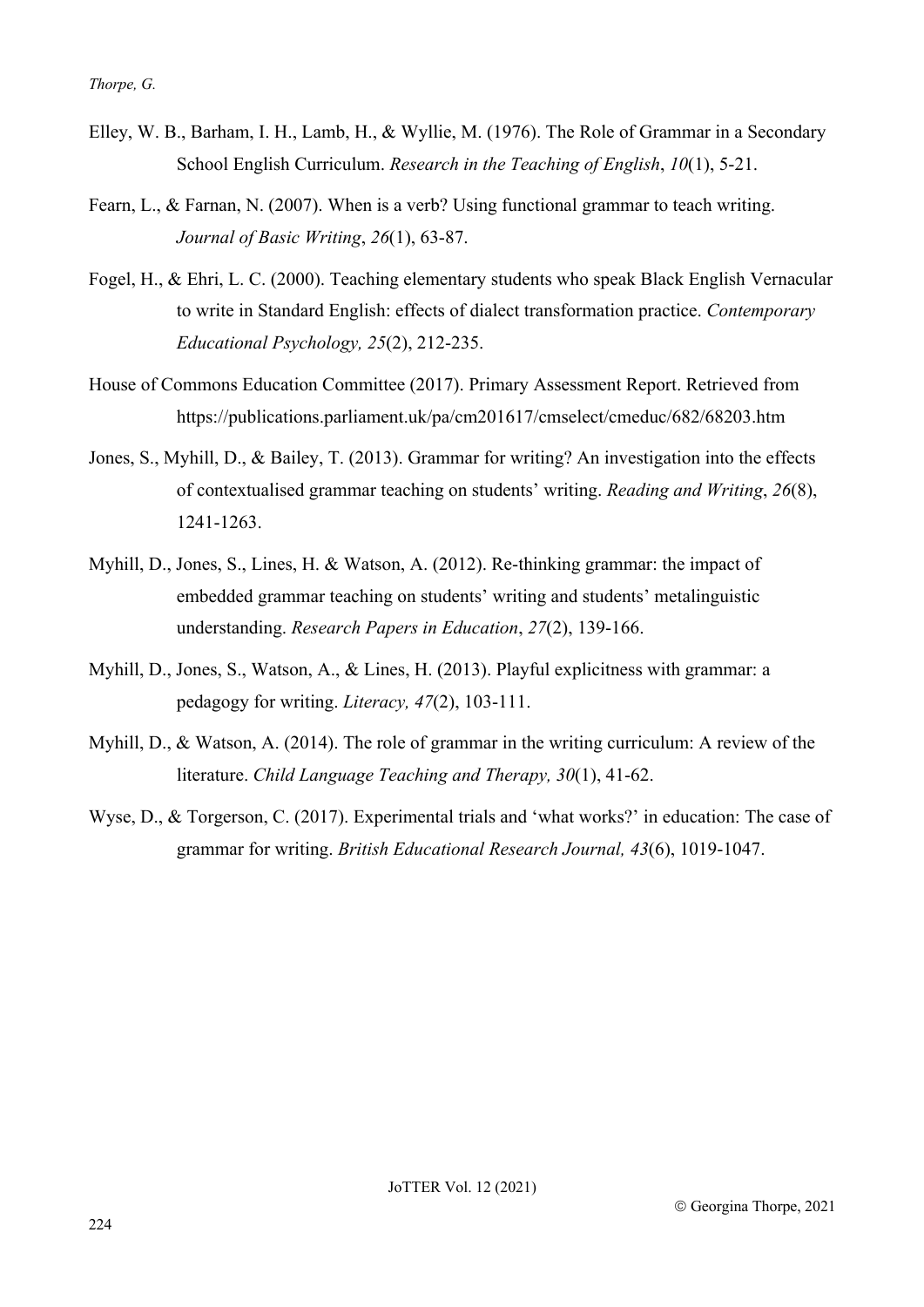## **Appendix 1**

#### **Initial Student Questionnaire**

*Question 1:* What do you think 'grammar' is? What do you associate with grammar?

*Question 2:* When did you start learning about grammar in school?

Year 4 or younger

Year 5

Year 6

Year 7 or older

*Question 3:* Do you have lessons, or parts of lessons, that specifically teach you grammar? Or do you learn grammar as you go along?

Lessons/parts of lessons

Learn as we go along

**Other** 

*Question 4:* Do you like learning about grammar? Why or why not?

*Question 5:* On a scale of 1-10, where 1 is not confident at all and 10 is very confident, how confident are you about using grammar?

*Question 6:* Explain why you gave yourself this rating.

*Question 7:* What areas of grammar do you feel most and least confident about?

*Question 8:* Do you think there is a right and wrong in grammar, or can there ever be a choice?

*Question 9:* Do you think grammar is important? Why or why not?